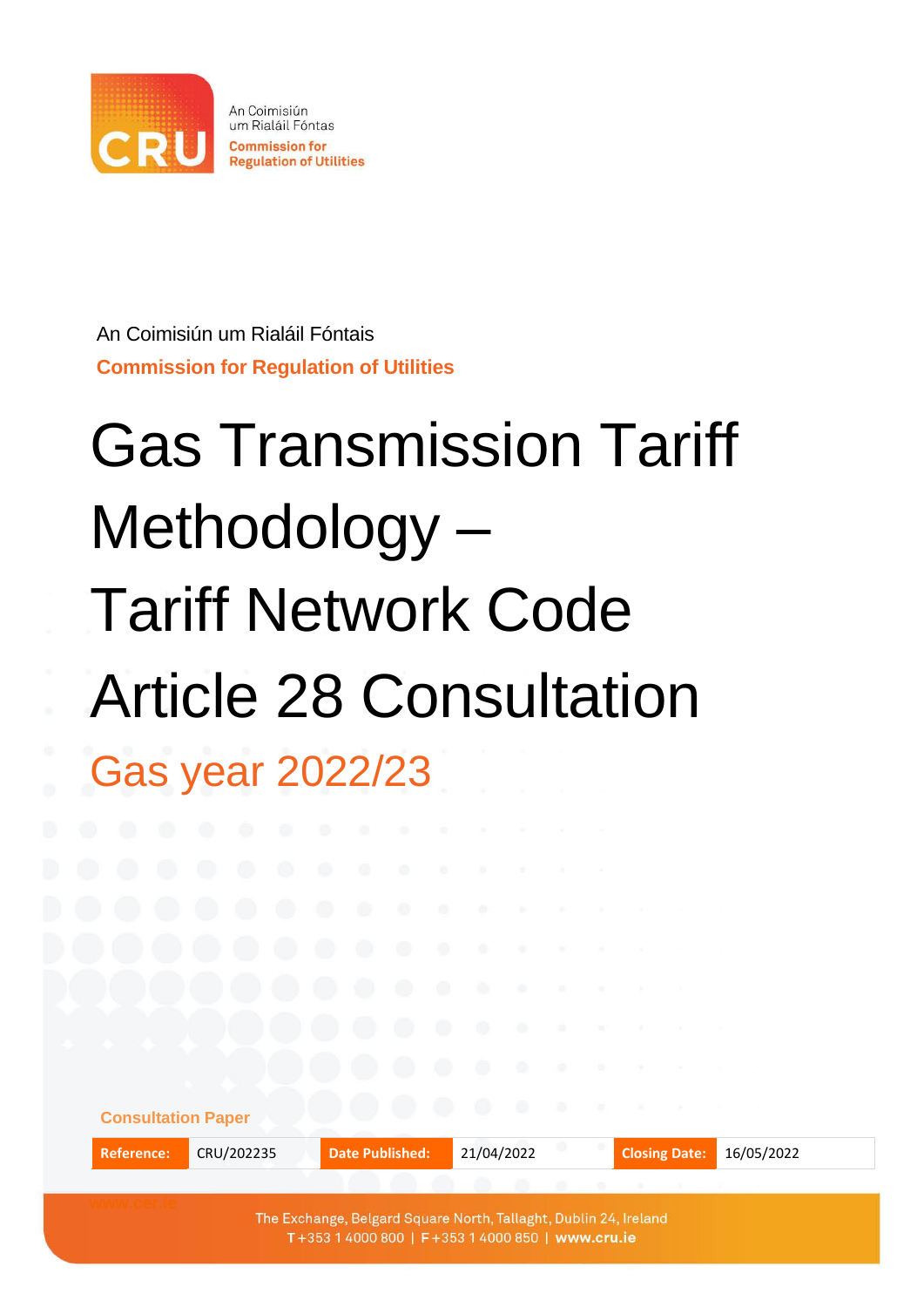## **CRU Draft Strategic Plan 2022-24**

#### **Our Mission**

• Protecting the public interest in water, energy and energy safety.

#### **Our Vision**

Safe, secure and sustainable supplies of energy and water, for the benefit of customer now and in the future

### **Our Strategic Priorities**

- Ensure Security of Supply
- Drive a Low Carbon Future
- Empower and Protect Customers
- Enable our People and Organisational Capacity

### **Executive Summary**

Gas Networks Ireland (GNI) owns and operates the gas transmission network. Regulated tariffs apply for the use of that system. The CRU sets the methodology for how those tariffs are calculated. The tariffs are designed to allow GNI, as the network operator, to recover the annual revenue set by the CRU to operate the network in a safe and efficient manner.

As part of the annual tariff setting process, the CRU is required under Article 28 of the European Tariff Network Code to consult on the following:

- Levels of multipliers and seasonal factors;
- Levels of discounts (e.g. discount for Virtual Reverse Flow).

The role of these items in the tariff setting process are as follows:

• **multipliers and seasonal factors are applied to calculate the tariffs for non-annual products**: The CRU's transmission tariff methodology sets the tariffs for annual capacity at the transmission entry and exit points. In order to calculate the tariffs for non-annual capacity products (i.e. quarterly, monthly, daily) the annual tariffs are combined with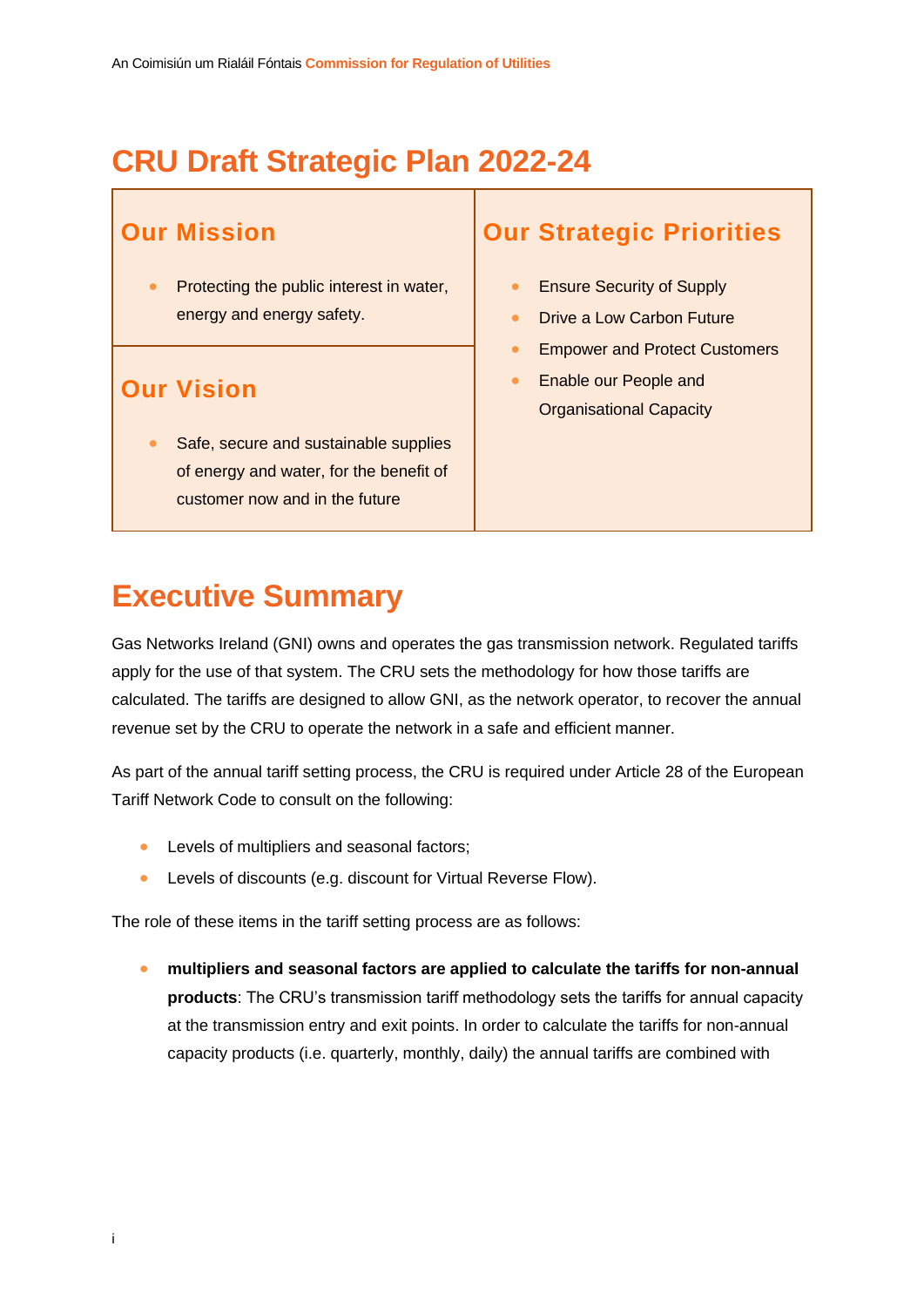multipliers<sup>1</sup> and seasonal factors<sup>2</sup>. Therefore, the levels of these factors determine the tariffs for the non-annual capacity products. The multipliers & seasonal factors are set to incentivise certain behaviour among gas system users.

• **Setting the cost of virtual reverse flow**: The Tariff Network Code allows for adjustments/ discounts. Currently a discount is only applicable for Virtual Reverse Flow (VRF). <sup>3</sup> VRF is a 'reverse flow' service offered on a virtual interruptible basis, at the Interconnection Points, to enable Shippers to virtually flow gas from Ireland via Moffat and into Ireland via Gormanston.<sup>4</sup> VRF is a day-ahead interruptible product. As it is an interruptible product it receives a discount. Therefore, the level of the discount (referred to as the A-factor), amongst other things, determines the level of the VRF tariff.

Last year, the CRU examined the multipliers and seasonal factors and VRF and decided to not make any changes in the 2021/22 tariffs (CRU/21/049).

#### **Multipliers and seasonal factors**

Though no changes to the multipliers and seasonal factors were ultimately implemented for 2021/22, consideration, based on detailed analysis, was given to relatively minor changes to the seasonal factors. The proposed changes were to reflect changing uses of the gas network; primarily linked to the cessation of gas storage activities and the changing role of gas fired generators in the energy transition. On balance, and considering feedback, the CRU considered that it was not the right time to adjust the seasonal factors. In making that decision, the CRU noted that the proposed change and its impact were relatively minor and it was not addressing any measured harm but rather seeking potential benefits. More generally, the CRU considered it important to further monitor the impacts of the energy transition before implementing any resultant changes to multipliers or seasonal factors. This would reduce the risk of unintended consequences.

<sup>1</sup> Multipliers determine the multiple of the annual capacity product tariff, which is applied to a nonannual capacity product to calculate its tariff. For example, the monthly multiplier is 1.5, which means that buying monthly capacity for each month in the year will cost 1.5 times more than buying the annual capacity product.

<sup>&</sup>lt;sup>2</sup> Seasonal factors are used to create a profile for the non-annual capacity products across the year. This leads to different prices for a non-annual capacity product at different times of year. For example, the monthly product is more expensive in the winter but is cheaper in the summer.

<sup>&</sup>lt;sup>3</sup> The tariff network code requires that discounts are provided for storage facilities and that they may be applied for LNG facilities, however these do not currently exist on the Irish network.

<sup>4</sup> For example, if there is a total nomination of 100 units of gas for delivery from GB to ROI and a gas shipper in Ireland wishes to virtually transport 10 units of gas from ROI to GB, these 10 units are netted off the 100 units, resulting in the delivery of 90 units into the ROI gas network.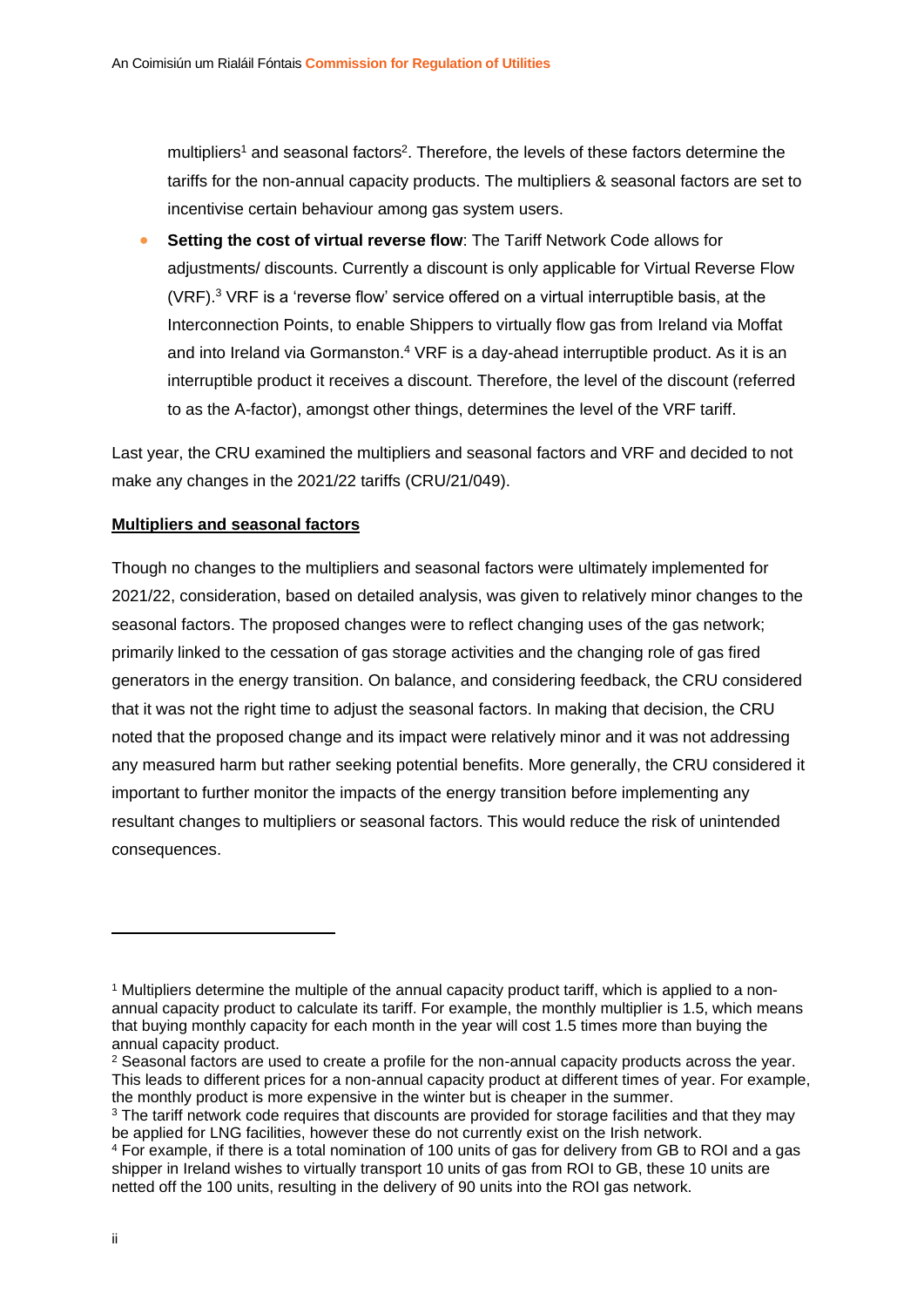On balance the CRU does not consider it appropriate to change the multipliers and seasonal factors for the tariff year 2022/23. This will allow for more time to observe and tailor changes to changing uses of the network as the energy transition further progresses. For example, it will provide time to consider the impacts of European Commission's [REPowerEU](https://ec.europa.eu/commission/presscorner/detail/en/ip_22_1511) proposals. In response to the war between the Ukraine and Russia the European Commission, seeks to make Europe independent from Russian fossil fuels well before 2030 by, *inter alia*, diversify gas supplies. This includes, delivering larger volumes of biomethane and renewable hydrogen production and imports. Such changes, driven by the war between Ukraine and Russia, will have to be kept under close review to ensure that their impact can be assessed, and appropriate changes made, in a timely manner.

Based on the above, the CRU proposes to maintain the combined multiplier & seasonal factor profile as follows for gas year 2022/23.

| <b>Month</b> | <b>Quarterly %</b> | <b>Monthly %</b> | Daily % |
|--------------|--------------------|------------------|---------|
| October      |                    | 12.81%           | 0.64%   |
| November     | 38.43%             | 12.81%           | 0.64%   |
| December     |                    | 17.08%           | 1.14%   |
| January      |                    | 29.89%           | 1.99%   |
| February     | 80.69%             | 34.16%           | 2.28%   |
| March        |                    | 25.62%           | 1.71%   |
| April        | 13.27%             | 12.81%           | 0.64%   |
| May          |                    | 0.97%            | 0.05%   |
| June         |                    | 0.97%            | 0.05%   |
| July         |                    | 0.97%            | 0.05%   |
| August       | 2.61%              | 0.97%            | 0.05%   |
| September    |                    | 0.97%            | 0.05%   |
| Total        | 135.0%             | 150.0%           | 279.44% |

| Table: Combined multiplier & seasonal factor profile as a % of annual product |  |  |  |
|-------------------------------------------------------------------------------|--|--|--|
|                                                                               |  |  |  |

#### **Virtual reverse flow discount:**

In the 2021 Article 28 consultation paper (CRU/21/14<sup>5</sup> ), the CRU presented detailed analysis of data covering the full gas year since the new VRF tariff was introduced. The goal of that analysis was to assess whether the VRF discount was appropriate (i.e., gain insight into its economic value). However, the data did not point to any definitive factor or trigger point, which would determine the use of VRF. This made it challenging to set a discount (referred to as the A factor), the purpose of which is to reflect the economic value of the VRF product. As a result, the CRU could not put forward a reasoned alternative VRF discount in its consultation.

<sup>5</sup> Gas Transmission Tariff Methodology – [Tariff Network Code Article 28 Consultation Gas year](https://www.cru.ie/wp-content/uploads/2021/02/CRU2114-Gas-Transmission-Tariff-Methodology-Article-28-Consultation-Gas-Year-21-22.pdf)  [2021/22](https://www.cru.ie/wp-content/uploads/2021/02/CRU2114-Gas-Transmission-Tariff-Methodology-Article-28-Consultation-Gas-Year-21-22.pdf)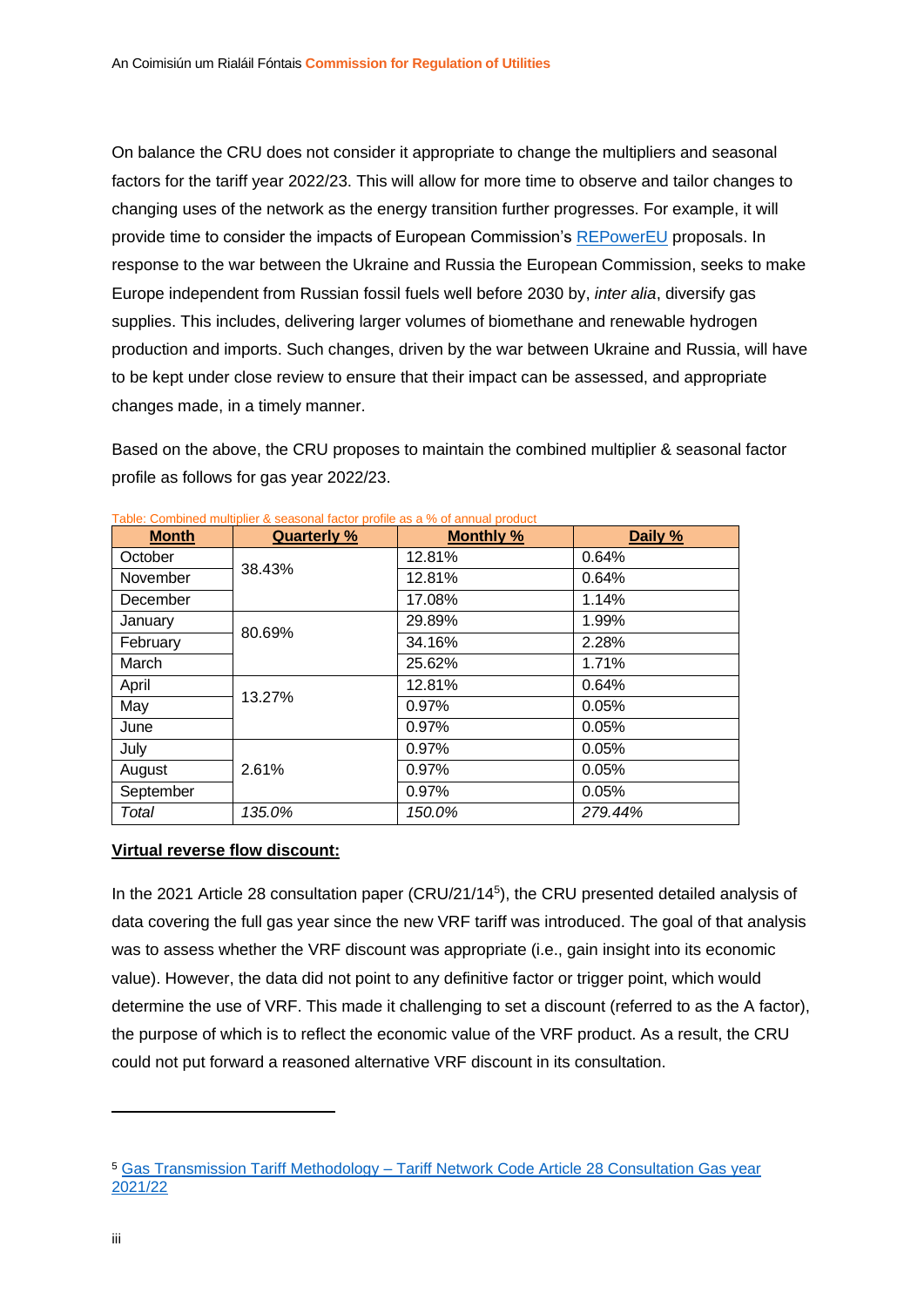The CRU requested the views of industry on its analysis, and welcomed any additional evidence or proposals (supported by data and analysis) for an alternative VRF discount (within the Art. 28 consultation scope) that could be considered as part of next year's consultation. The respondents did not put forward any proposals for an alternative VRF discount (within the context of the Art. 28 consultation scope). Given the available evidence the CRU is proposing to maintain the level of the discount (referred to as the A-factor) for gas year 2022/23. The numerous push and pull factors in play at any one time, continues to make it difficult to have full sight of what is driving the use of VRF. Importantly, the CRU has not identified any obvious negative outcomes for the gas market resulting from this.

Based on the above the CRU proposes that the level of the discount (referred to as the A-factor) will continue to be as follows for gas year 2022/23.

| Table: Virtual reverse flow A-factor |                 |  |  |  |
|--------------------------------------|-----------------|--|--|--|
| <b>Interconnection point</b>         | <b>A-factor</b> |  |  |  |
| Moffat                               | -6              |  |  |  |
| Gormanston                           | 2.25            |  |  |  |

#### **Case for change**

As described above, it is being proposed that the seasonal factors, multipliers and virtual reverse flow discount remain unchanged. It is also being proposed that the market continues to be monitored to assess whether and when future changes to those factors may be required. The CRU will assess any proposed changes against the criteria set out in the network code while considering the context of the Irish gas market. This will build upon the detailed analysis presented last year (see [CRU/21/049\)](https://www.cru.ie/wp-content/uploads/2021/04/CRU21049-Gas-Transmission-Tariff-Methodology-Tariff-Network-Code-Article-28-Decision-Gas-year-2021.22.pdf). To assist in future analysis, the CRU will discuss what market developments may warrant changes to the above factors at the Code Modification Forum. The analysis to support any change will also be discussed at that forum. If you have any suggestions as to the matters that should be considered in those discussions, please submit them in response this paper.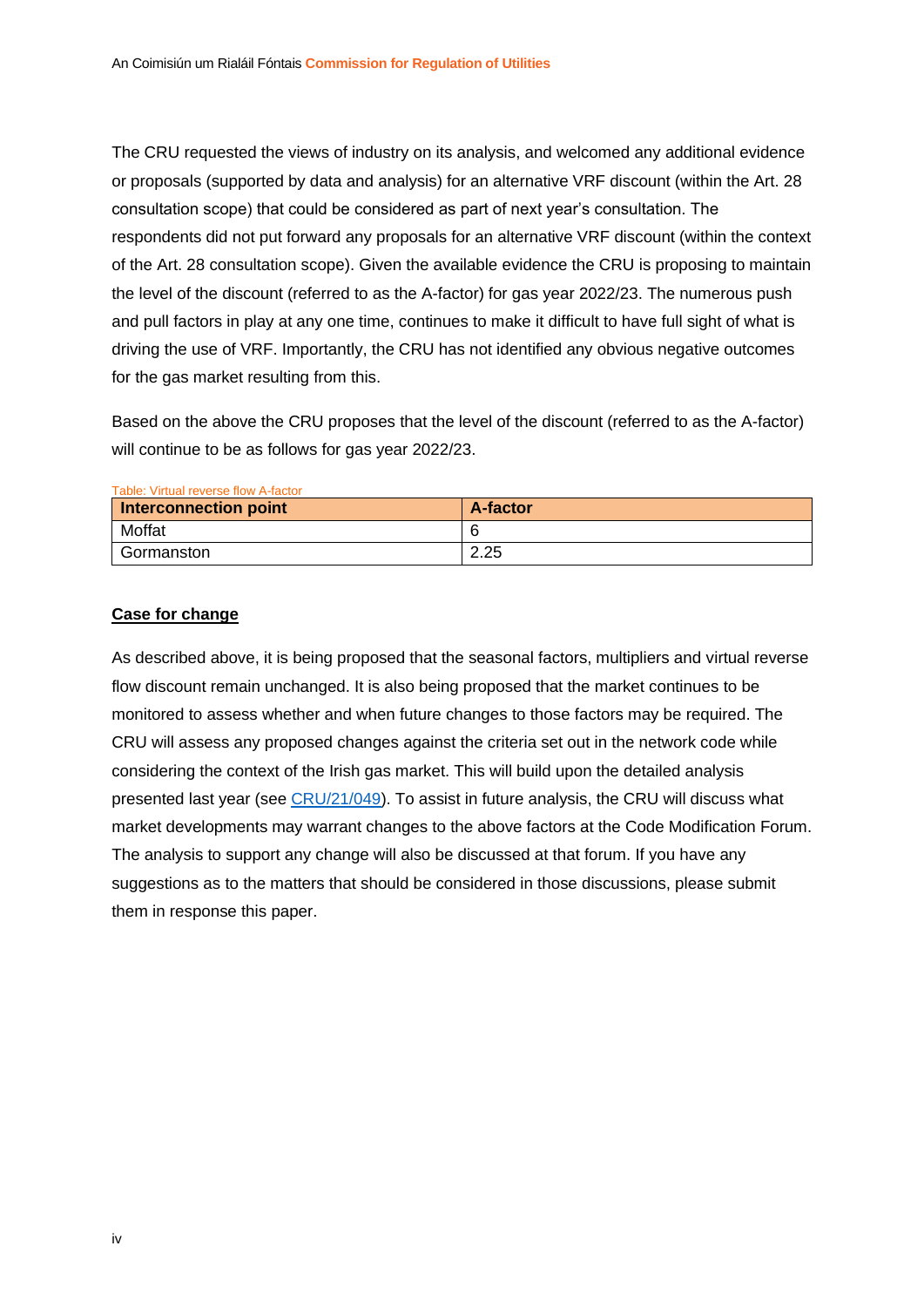# **Public/ Customer Impact Statement**

Gas Networks Ireland (GNI) owns and operates the gas network that supplies natural gas to customers in Ireland. The CRU is legally responsible for regulating the transmission and distribution network tariffs that GNI charges to users of the network. The CRU does so in the public interest. These tariffs allow GNI, as the network operator, to recover the annual revenue set by the CRU to operate the network in a safe and efficient manner.

The CRU has with this paper published a consultation on the value of multipliers, seasonal factors and levels of discounts. These items impact the price paid by companies using the gas network and the way in which these network users are incentivised to use the network. These costs may be passed on to the final customer. As such, it is important to keep the value of multipliers, seasonal factors and levels of discounts under review to ensure that they are set appropriately.

The CRU's examination of the multipliers and seasonal factors has not identified any reasons that justify a change in approach. As a result, no changes are being proposed.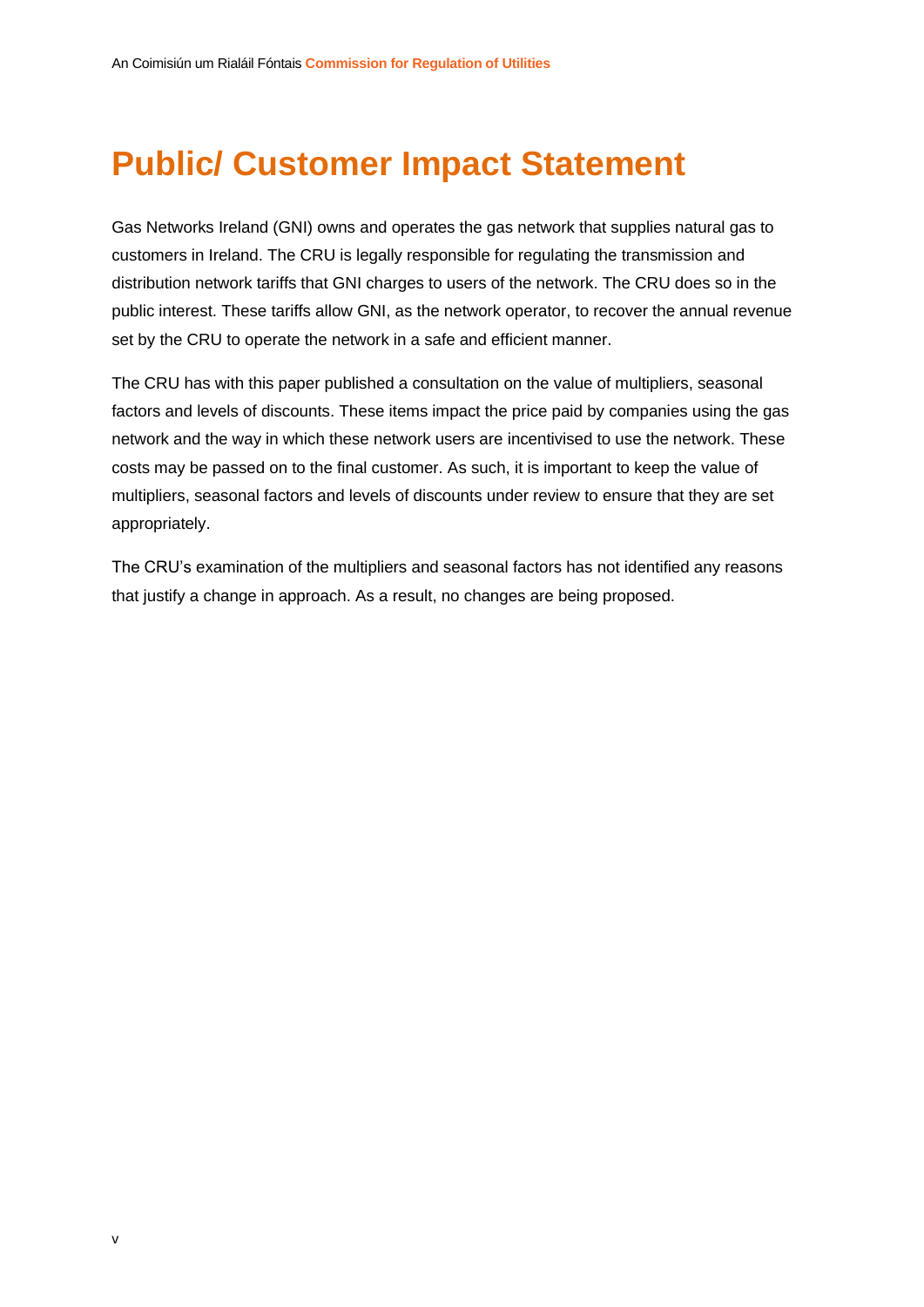# <span id="page-6-0"></span>**Table of Contents**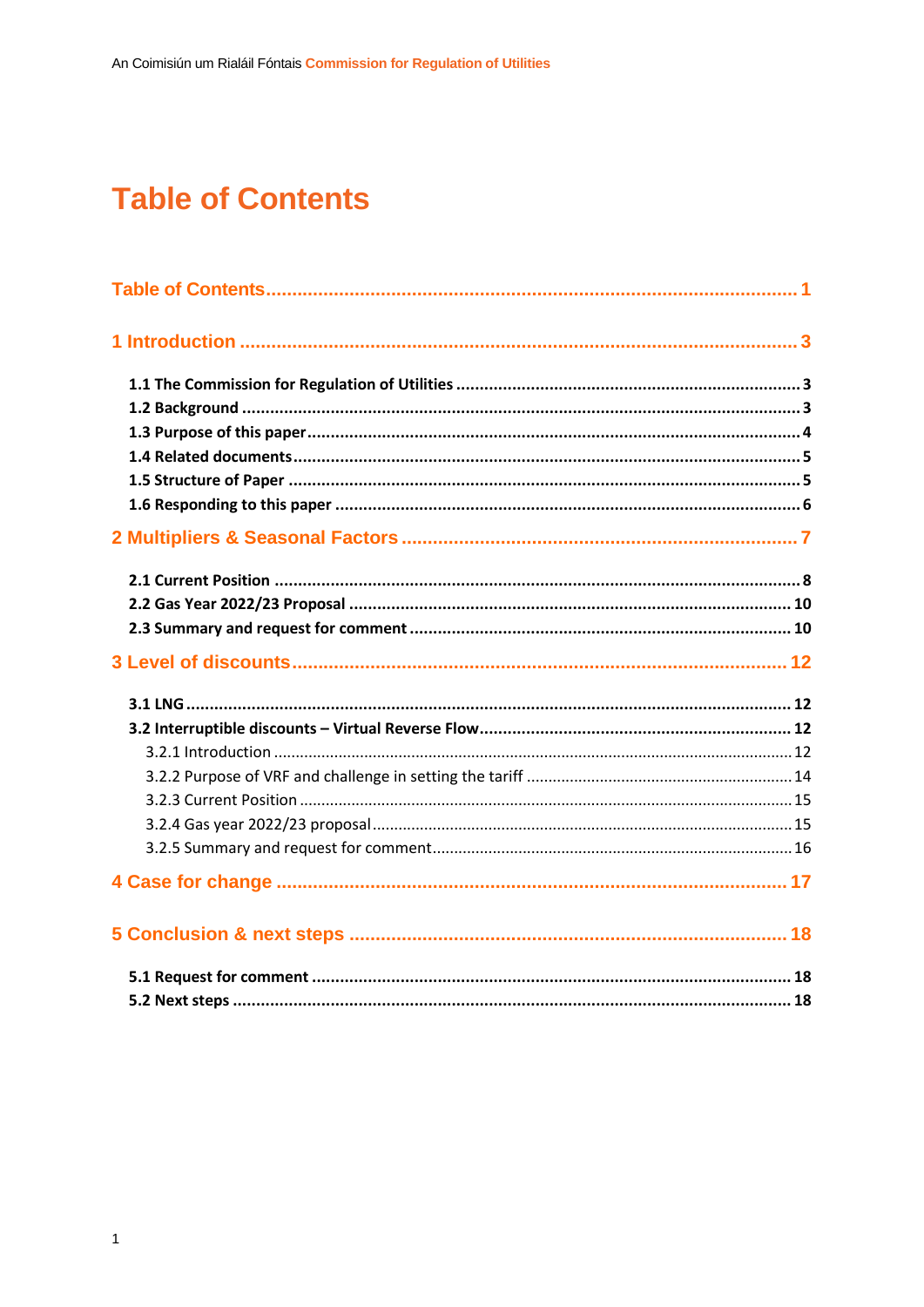# **Glossary of Terms and Abbreviations**

| <b>Abbreviation</b> | <b>Definition or Meaning</b>                                                                                                             |
|---------------------|------------------------------------------------------------------------------------------------------------------------------------------|
| <b>1&amp;C</b>      | Industrial/Commercial                                                                                                                    |
| IP                  | <b>Interconnection Point</b>                                                                                                             |
| PC4                 | Price Control 4                                                                                                                          |
| <b>SAP</b>          | System average price                                                                                                                     |
| <b>TSO</b>          | <b>Transmission System Operator</b>                                                                                                      |
| <b>ACER</b>         | Agency for the Cooperation of Energy Regulators                                                                                          |
| Art.                | Article                                                                                                                                  |
| <b>EU</b>           | European Union                                                                                                                           |
| <b>GB</b>           | <b>Great Britain</b>                                                                                                                     |
| <b>GNI</b>          | <b>Gas Networks Ireland</b>                                                                                                              |
| <b>IBP</b>          | <b>Irish Balancing Point</b>                                                                                                             |
| <b>LNG</b>          | <b>Liquefied Natural Gas</b>                                                                                                             |
| <b>NBP</b>          | National Balancing Point                                                                                                                 |
| <b>OFGEM</b>        | Office for Gas and Electricity Markets                                                                                                   |
| <b>RPM</b>          | Reference Price Methodology                                                                                                              |
| <b>SEM</b>          | <b>Single Electricity Market</b>                                                                                                         |
| <b>TAR NC</b>       | Commission Regulation (EU) 2017/460 of 16 March 2017 establishing<br>a network code on harmonised transmission tariff structures for gas |
| <b>UR</b>           | Utility Regulator Northern Ireland                                                                                                       |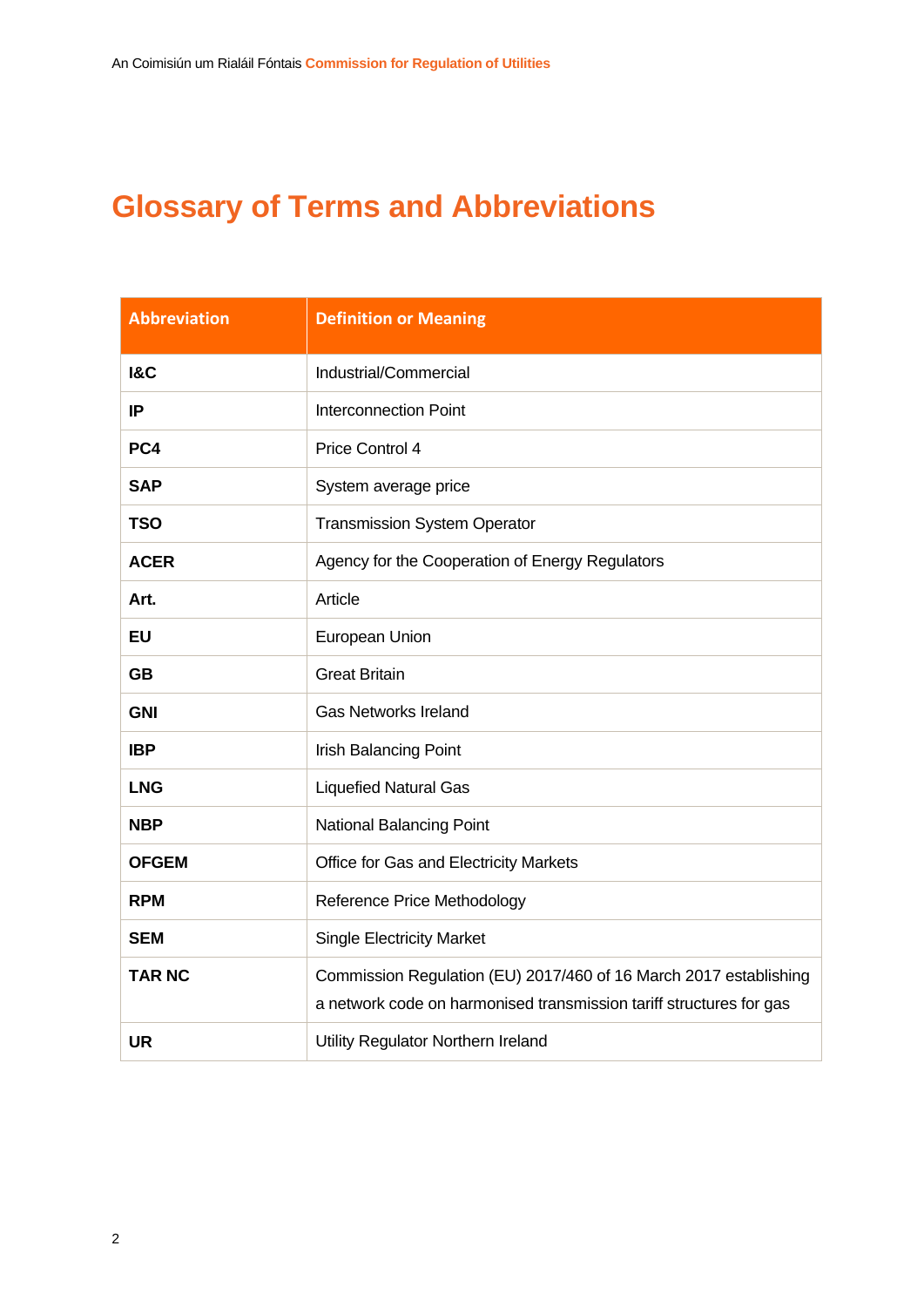# <span id="page-8-0"></span>**1 Introduction**

### <span id="page-8-1"></span>1.1 The Commission for Regulation of Utilities

The Commission for Regulation of Utilities (CRU) is Ireland's independent energy and water regulator. The CRU was originally established as the Commission for Energy Regulation (CER) in 1999. The CER changed its name to the CRU in 2017 to better reflect the expanded powers and functions of the organisation. The CRU has a wide range of economic, customer protection and safety responsibilities in energy and water.

Under the Gas (Interim) (Regulation) Act, 2002, the CRU is responsible for regulating charges in the natural gas market. Under Section 14 of that Act, the CRU may set the basis for charges for transporting gas through the transmission system. The CRU does so in the best interests of gas customers. Our goal is to ensure that gas is safely and securely supplied and that the charges are fair and reasonable. This paper relates to factors impacting on gas transmission tariffs.

### <span id="page-8-2"></span>1.2 Background

Each year tariffs are set for GNI to recover revenue that it needs to operate and invest in the gas network. As part of the annual tariff setting process,<sup>6</sup> the CRU analyses any additional revenue requests from GNI, over/under recoveries of revenue in the previous years and updated demand projections in order to calculate tariffs for the forthcoming gas year. As part of that process, the CRU is required to consult annually on certain elements feeding into the tariff setting process. This annual consultation is a requirement that stems from European requirements set out in the Tariff Network Code. The aspects that are consulted upon relate to transmission tariffs only and are:

- Levels of multipliers;
- Levels of seasonal factors;
- Levels of discounts for storage and LNG; and,
- Levels of discounts for interruptible capacity products (i.e. Virtual Reverse Flow).

This paper is seeking comment on those factors excluding LNG and storage facilities, the rationale being, there are currently no LNG or storage operators using the system and therefore

<sup>6</sup> More detail as to the overall tariff setting process is available in (CRU/20/097).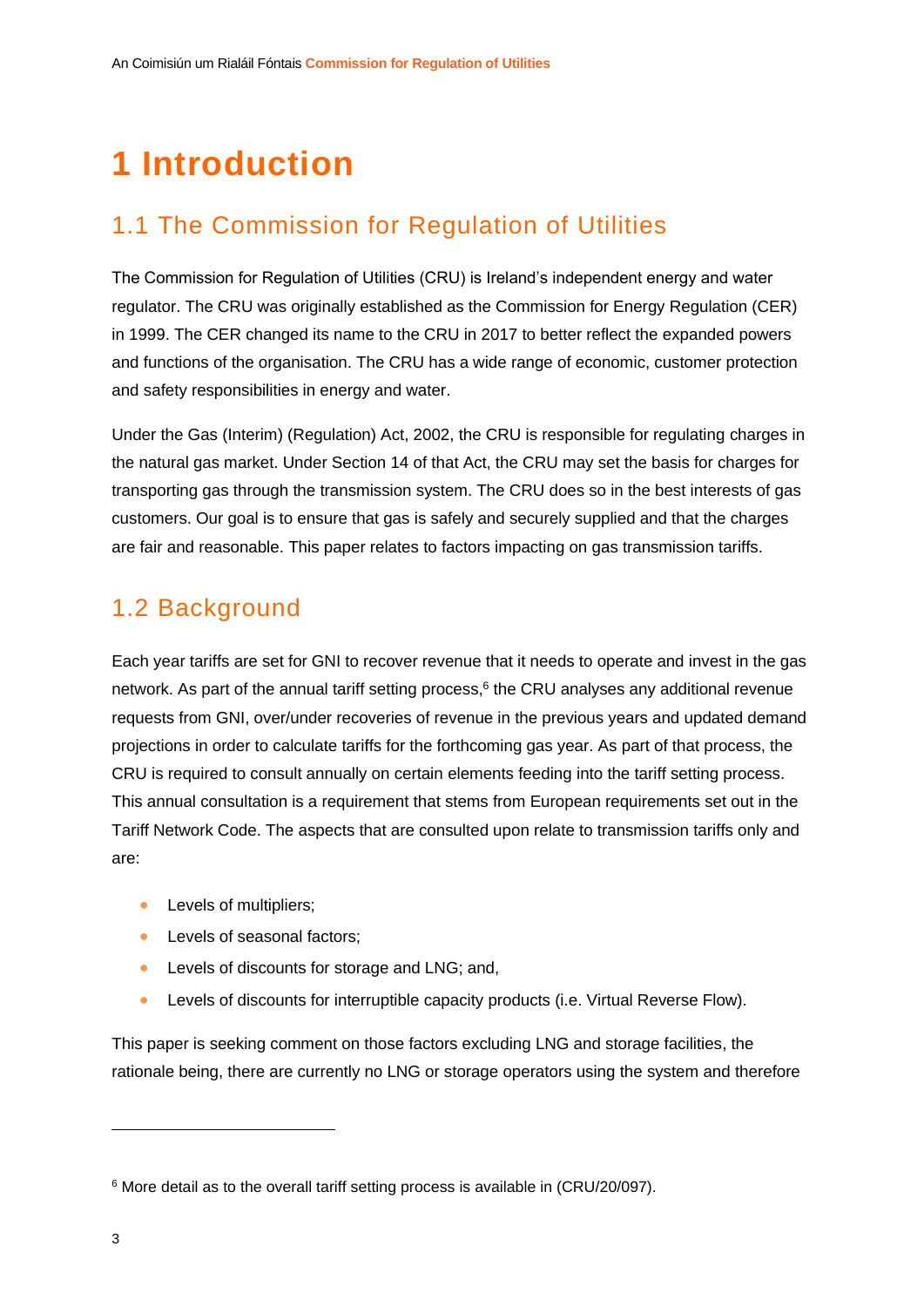no discount is applicable. An LNG operator can apply to the CRU for such a discount and the CRU will consult on its application.

Gas capacity charges are known as references prices and are calculated on the basis of shippers booking a fixed capacity across the entire year (i.e. annual capacity). However, it is possible to book capacity over shorter periods (e.g. book for a month or a day). To set the prices of these non-annual products, so called multipliers and seasonal factors are applied.

- Multipliers determine the multiple of the annual capacity product tariff, which is applied to a non-annual capacity product to calculate its tariff. For example, the monthly multiplier is 1.5, which means that buying monthly capacity for each month in the year will cost 1.5 times more than buying the annual capacity product. It is more expensive to book these non-annual products, as these products provide more flexibility and can potentially increase system costs (see section [2](#page-12-0) for further information).
- Seasonal factors are used to create a profile for the non-annual capacity products across the year. This leads to different prices for a non-annual capacity product at different times of the year. For example, the monthly product is more expensive in the winter but is cheaper in the summer. The cost is more expensive in winter as there is more demand on the system and this high demand can lead to increased system costs (e.g. building additional capacity), while the cost is less in the summer to incentivise increased utilisation of the network, which increases system efficiency.

The tariffs for the non-annual capacity products are calculated by multiplying the reference prices/ annual capacity tariffs by the above multipliers and seasonal factors. They lead to capacity prices that vary depending on the length of the product chosen and the time of the year in which it is booked. In contrast to capacity charges, commodity charges are the same regardless of the time of year or duration of gas flow.

For background on the work done in this area to date, please see CRU's 2021 Article 28 Decision (CRU/21/049) and section 1.2.1 of the CRU's consultation (CRU/21/14)

### <span id="page-9-0"></span>1.3 Purpose of this paper

This paper addresses the requirement of Article 28 of TAR NC which requires NRAs to consult on multipliers and seasonal factors annually. These on multipliers and seasonal factors summarised below:

- Levels of multipliers;
- Levels of seasonal factors; and,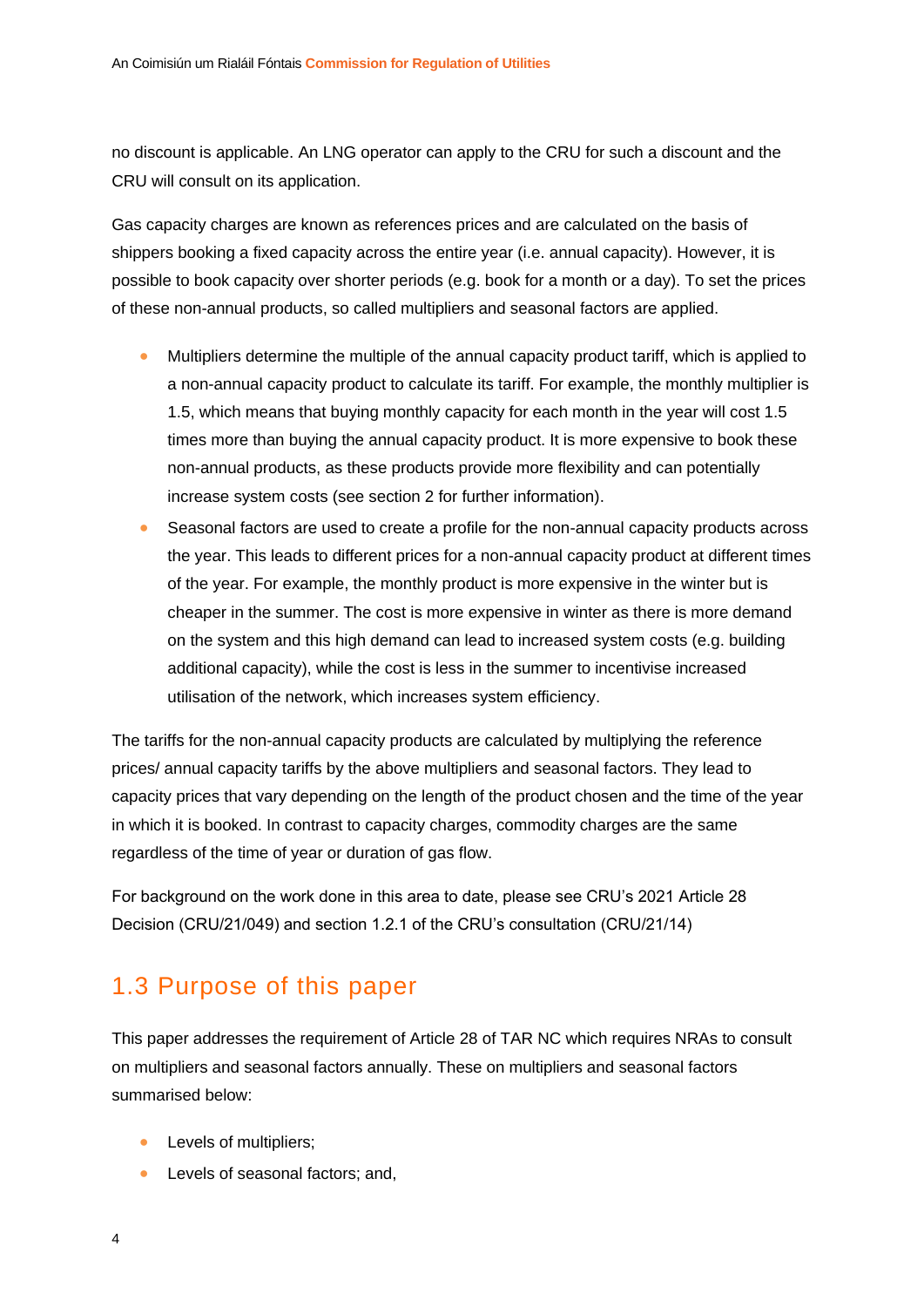• Levels of discounts for interruptible capacity products (i.e. Virtual Reverse Flow).

#### <span id="page-10-0"></span>1.4 Related documents

Documents related to this publication are provided below:

- Gas Transmission Tariff Methodology Tariff Network Code Article 28 Decision Gas year 2021/22 [\(CRU/21/049\)](https://www.cru.ie/wp-content/uploads/2021/04/CRU21049-Gas-Transmission-Tariff-Methodology-Tariff-Network-Code-Article-28-Decision-Gas-year-2021.22.pdf)
- Gas Transmission Tariff Methodology Tariff Network Code Article 28 Consultation Gas year 2021/22 [\(CRU/21/114\)](https://www.cru.ie/wp-content/uploads/2021/02/CRU2114-Gas-Transmission-Tariff-Methodology-Article-28-Consultation-Gas-Year-21-22.pdf)
- CRU Call for Evidence Paper on Tariff Network Code Article 28 [\(CRU/20/057\)](https://www.cru.ie/wp-content/uploads/2020/05/CRU20057-Tariff-Network-Code-Article-28-Call-for-Evidence-Gas-Year-202021.pdf);
- CRU Decision Paper on Harmonised Transmission Tariff Methodology for Gas [\(CRU/19/060\)](https://www.cru.ie/document_group/harmonised-transmission-tariff-methodology-for-gas/);
- CRU Consultation Paper on Harmonised Transmission Tariff Methodology for Gas [\(CRU/18/247\)](https://www.cru.ie/document_group/harmonised-transmission-tariff-methodology-for-gas/);
- ACER's analysis of the CRU consultation is available at this clickable [link;](https://acer.europa.eu/en/Gas/Framework%20guidelines_and_network%20codes/Pages/Harmonised-transmission-tariff-structures.aspx)
- ACER's implementation monitoring report is available at this clickable [link](https://acer.europa.eu/en/Gas/Framework%20guidelines_and_network%20codes/Pages/Harmonised-transmission-tariff-structures.aspx)
- [Regulation \(EC\) No 715/2009 of the European Parliament and of the Council of 13](https://eur-lex.europa.eu/LexUriServ/LexUriServ.do?uri=OJ:L:2009:211:0036:0054:en:PDF) July [2009 on conditions for access to the natural gas transmission networks and repealing](https://eur-lex.europa.eu/LexUriServ/LexUriServ.do?uri=OJ:L:2009:211:0036:0054:en:PDF)  [Regulation \(EC\) No](https://eur-lex.europa.eu/LexUriServ/LexUriServ.do?uri=OJ:L:2009:211:0036:0054:en:PDF) 1775/2005;
- [Commission Regulation \(EU\) 2017/460 of 16 March 2017 establishing a network code](https://eur-lex.europa.eu/legal-content/EN/TXT/PDF/?uri=CELEX:32017R0460&from=EN)  [on harmonised transmission tariff structures for gas;](https://eur-lex.europa.eu/legal-content/EN/TXT/PDF/?uri=CELEX:32017R0460&from=EN) and,
- The current reference prices and GNI's Matrix model and simplified model are available at the following clickable [link.](https://www.gasnetworks.ie/corporate/gas-regulation/tariffs/transmission-tariffs/)

Information on the CRU's role and relevant legislation can be found on the CRU's website at **www.cru.ie.**

#### <span id="page-10-1"></span>1.5 Structure of Paper

This consultation paper is structured in the following manner:

- Section 1 provides an introduction and background, the purpose of this paper, related documents and how to respond to this consultation.
- Section 2 examines the levels of multipliers and seasonal factors used to derive tariffs for non-yearly capacity products.
- Section 3 examines the levels of discounts.
- Section 4 provides a summary and next step.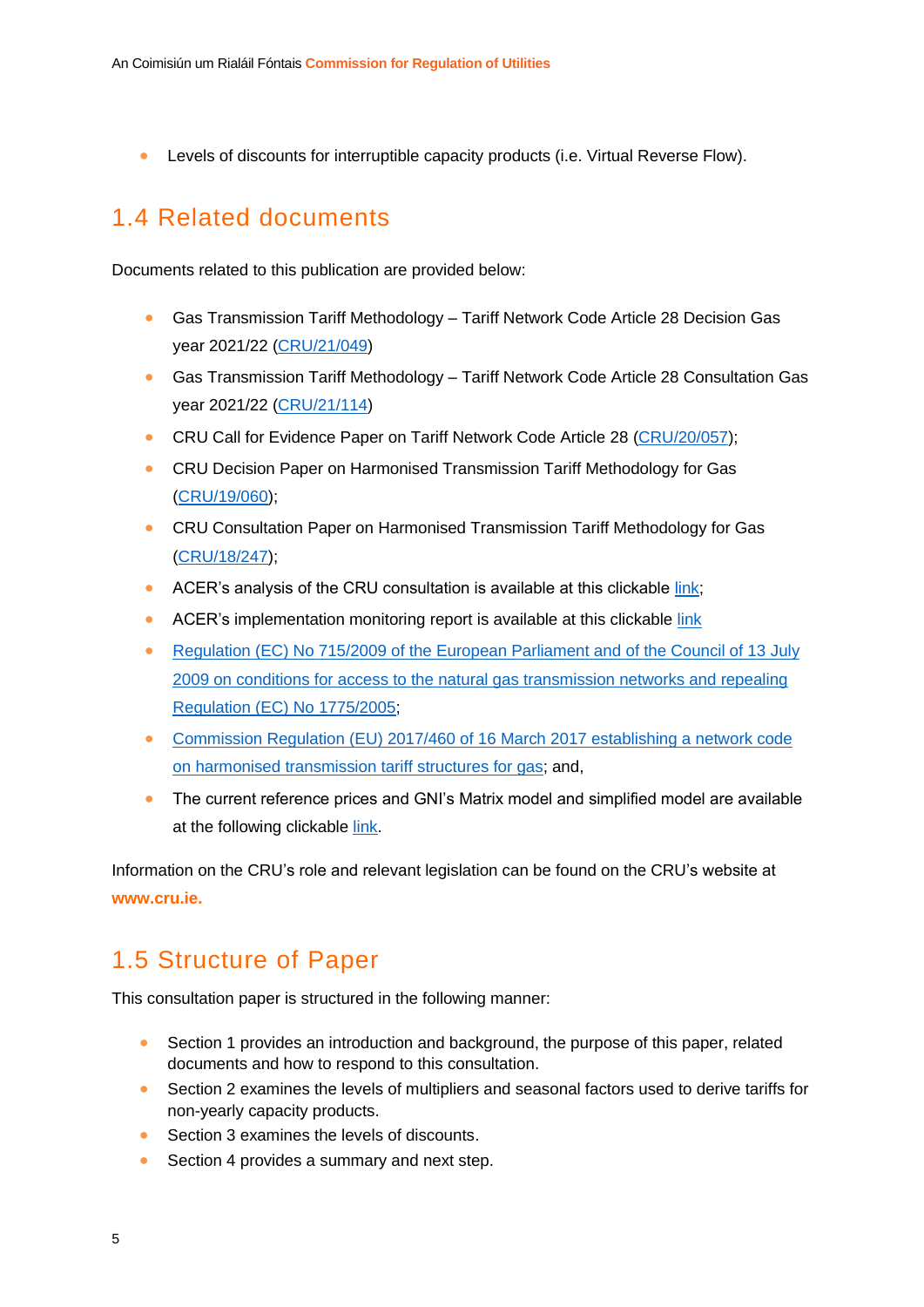### <span id="page-11-0"></span>1.6 Responding to this paper

The CRU invites responses to the questions set out in this paper by 16 May 2022, preferably by email to [gasnetworks@cru.ie.](mailto:gasnetworks@cru.ie) Alternatively, responses can be sent to:

Gas Networks Team, Commission for Regulation of Utilities, The Exchange, Belgard Square North, Tallaght, Dublin 24.

The responses will be assessed and may be used to support changes to the multipliers and seasonal factors and discounts, which will be decided upon in time for the tariff year 2022/2023. Submissions on any of the points listed in this paper should be clear and specific, with analysis or rationale provided to support the views provided. Unless marked confidential, all responses may be published on the CRU's website. Respondents may request that their response is kept confidential.

The CRU shall respect this request, subject to any obligations to disclose information. Respondents who wish to have their responses remain confidential should clearly mark the document to that effect and include the reasons for confidentiality.

Responses from identifiable individuals will be anonymised prior to publication on the CRU website unless the respondent explicitly requests their personal details to be published.

Our privacy notice sets out how the CRU protect the privacy rights of individuals and can be found [here.](https://www.cru.ie/privacy-statement/)<sup>7</sup>

<sup>7</sup> https://www.cru.ie/privacy-statement/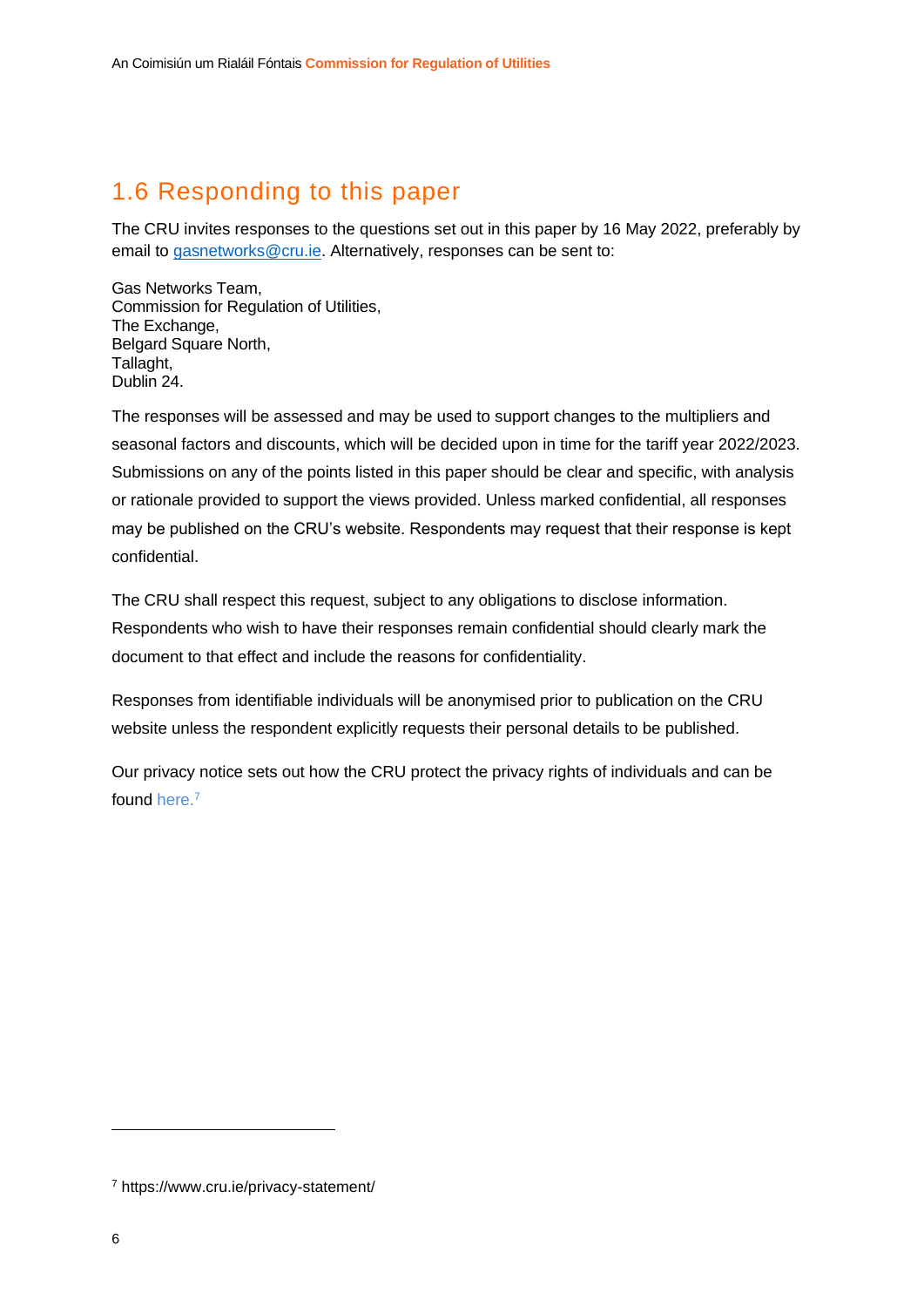# <span id="page-12-0"></span>**2 Multipliers & Seasonal Factors**

Multipliers determine the multiple of the annual capacity product tariff, which is applied to a nonannual<sup>8</sup> capacity product (also known as shorter-term products) to calculate its tariff. It is more expensive to book these non-annual products, as they provide more flexibility to network users. This flexibility can potentially increase system costs as longer-term capacity bookings make it easier for GNI to identify periods of peak demand and plan for additional system investment where required. Also, shorter-term bookings can lead to increased revenue recovery volatility.

Seasonal factors are used to create a profile for the non-annual capacity products across the year. The profile sets different prices for a non-annual capacity product at different times of year. For example, the monthly product is set to be more expensive in the winter and cheaper in the summer. The cost is more expensive in winter as there is more demand on the system and this high demand can lead to increased system costs (e.g. building additional capacity), while the cost is less in the summer to incentivise increased utilisation of the network, which increases system efficiency.

In the interests of simplicity, the CRU has to date presented the multipliers and seasonal factors on a combined basis. See [Table 2-1,](#page-12-1) which sets out the current combined multiplier & seasonal factor profile. This table presents the profile as a percentage of the reference price.

To understand how this works, consider the following example. The reference price for Moffat entry is €315/MWh. If you wanted to book monthly capacity for December, you could calculate the cost by referring to Table 1 and applying the relevant combined multiplier & seasonal factor; in this case 17.08%. That would result in the following  $-$  €315/MWh  $*$  17.08% = €54/MWh.

| <b>Month</b> | <b>Quarterly %</b> | <b>Monthly %</b> | Daily % |
|--------------|--------------------|------------------|---------|
| October      |                    | 12.81%           | 0.64%   |
| November     | 38.43%             | 12.81%           | 0.64%   |
| December     |                    | 17.08%           | 1.14%   |
| January      |                    | 29.89%           | 1.99%   |
| February     | 80.69%             | 34.16%           | 2.28%   |
| March        |                    | 25.62%           | 1.71%   |
| April        |                    | 12.81%           | 0.64%   |
| May          | 13.27%             | 0.97%            | 0.05%   |
| June         |                    | 0.97%            | 0.05%   |
| July         | 2.61%              | 0.97%            | 0.05%   |

<span id="page-12-1"></span>

<sup>&</sup>lt;sup>8</sup> In Ireland the non-annual products are quarterly, monthly, daily and within-day. As the within-day capacity product is set at the price of the daily capacity product it is not necessary to detail its cost in this section.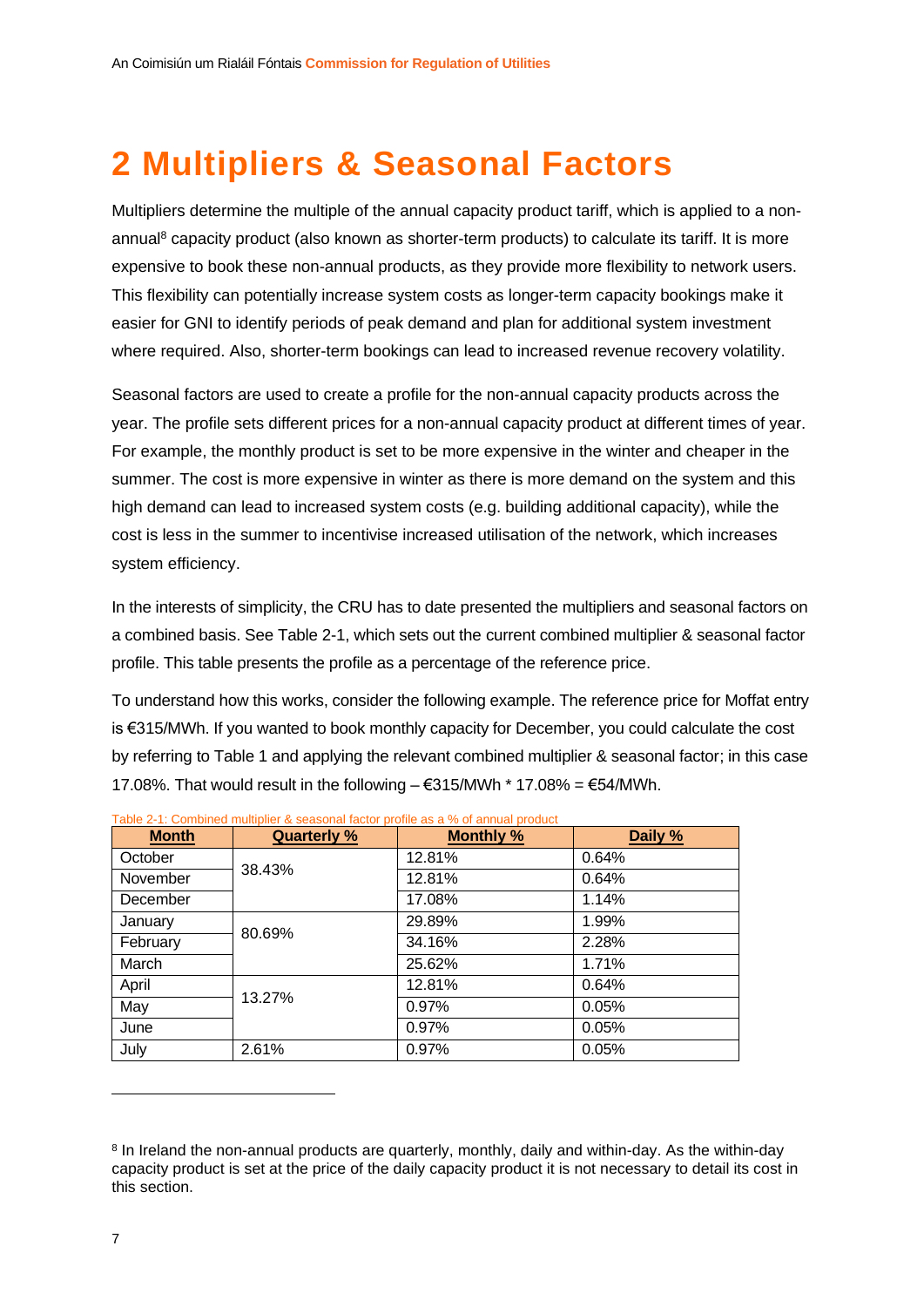| <b>Month</b> | <b>Quarterly %</b> | <b>Monthly %</b> | Daily % |
|--------------|--------------------|------------------|---------|
| August       |                    | 0.97%            | 0.05%   |
| September    |                    | 0.97%            | 0.05%   |
| Total        | 135.0%             | 150.0%           | 279.44% |

The existing multiplier & seasonal factor methodology has been developed over a number of years by GNI and the CRU. They are based on, amongst other things, the principle of costreflectivity – i.e. that requirements for capacity during periods of high utilisation (peak demand days) are more likely to lead to additional network costs by potentially leading to requirements for additional infrastructure investment through reinforcing the network and building additional capacity.

The methodology adopted considers the allocation of historic peak demand days across the months of the year and uses these as a proxy for the probability of incremental demand in that month triggering investment. This implies a monthly tariff profile across the year as a percentage of the annual product tariff. In order to encourage long term bookings, a scaling factor is then applied to increase the relative attractiveness of the annual product in comparison to the shortterm products. In addition, while the probability of peak demand days over the summer months was considered to effectively be zero, a minimum tariff was set for those periods. There were a small number of adjustments over time in consideration of things such as supporting seasonal gas storage and incentivising uptake of short-term products. However, in general, the multipliers and seasonal factors have been stable for the last decade.

#### <span id="page-13-0"></span>2.1 Current Position

In accordance with Art. 28 of TAR NC the CRU is carrying out its annual consultation on multipliers and seasonal factors. Last year, the CRU decided to not change the multipliers and seasonal factors. The CRU is proposing to keep the multipliers and seasonal factor unchanged for the next tariff year also.

Detailed analysis was presented to support the decision to not change seasonal factors for the 2021/22 gas tariffs. As part of that analysis a minor change to the multipliers and seasonal factors was considered but ultimately not adopted. The proposed change was to reflect changing uses of the gas network; primarily linked to the cessation of gas storage activities and the changing role of gas fired generators in the energy transition. Ultimately it was decided not to adopt that change as it was deemed too early to effectively capture the likely changing uses of the gas network that the energy transition would drive. In other words, setting a small change now, without a greater evidence base to understand these future developments, presented an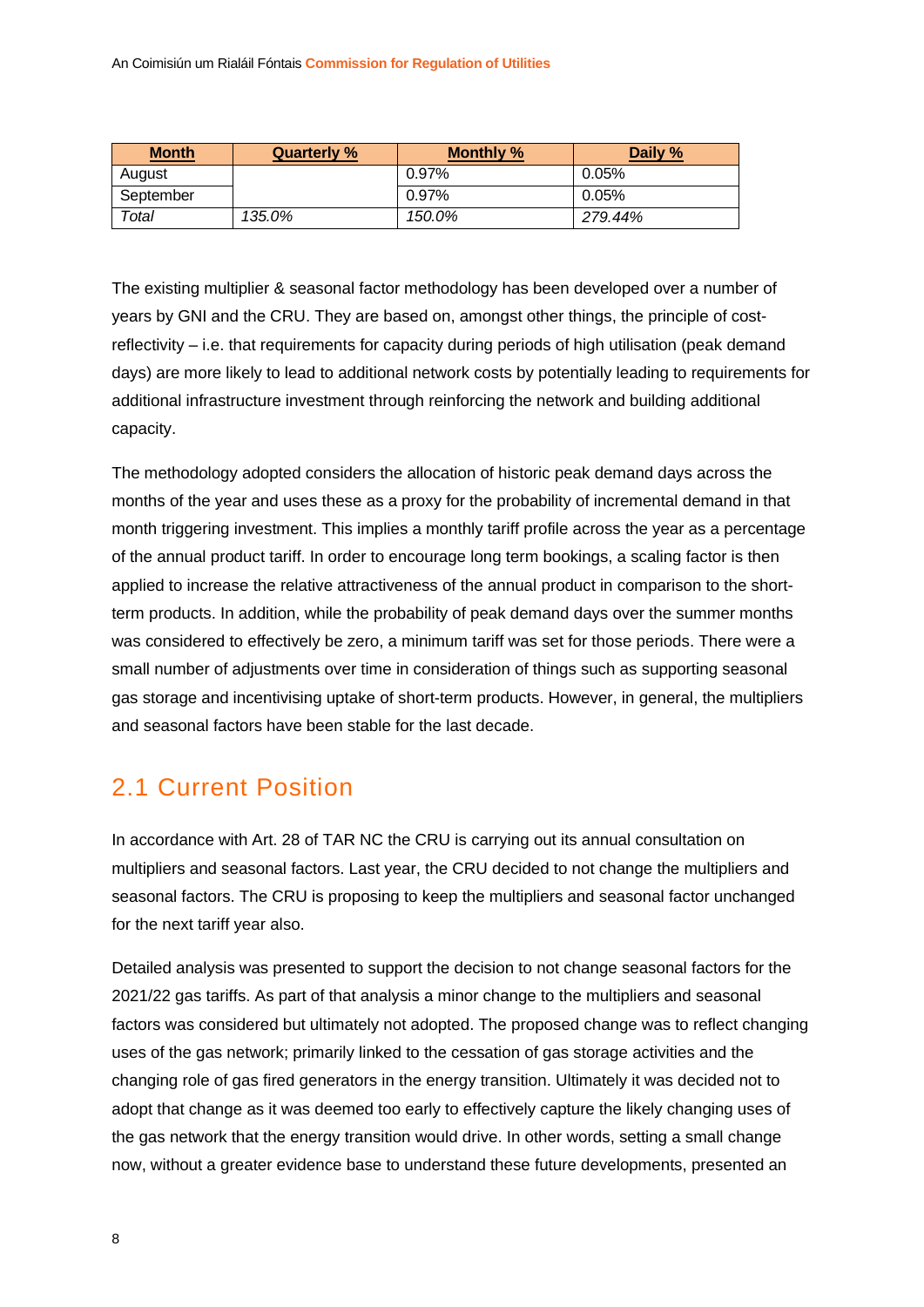undue risk of unintended consequences and potentially undesirable outcomes. In addition, the proposed change would have seen only small adjustments. It could be considered a refinement and was not designed to address any specific harm. Overall, and to reduce risks of unintended consequences, the CRU decided that the impacts of the energy transition should be further monitored before changes to multipliers or seasonal factors are considered on foot of them.

In relation to the energy transition, the potential for this decarbonisation of the gas network is recognised at national and European level. For example, in the European Commission's hydrogen strategy and specific actions in the government's Climate Action Plan to prepare for hydrogen. However, policies are still evolving as to how best to decarbonise the gas network. In addition, the war between Russia and Ukraine saw the EU Commission publish REPowerEU<sup>9</sup>, a proposed plan which seeks, *inter alia*, to speed up the roll-out of renewable gases and replace gas in heating and power generation. It is important that these policy developments are considered when assessing potential changes to multipliers and seasonal factors. Additional time to observe the impact of these proposals will assist in developing more robust changes to the multipliers and seasonal factors. It will allow changes to be more closely tailored to these changes and be timed to better match the pace of the energy transition. In addition, more information will be available next year from PC5 in relation to GNI's plans over the next five years (from October 2022 to end of September 2027) to deliver safe, secure, sustainable, and reliable low-carbon solutions that efficiently meet the gas customers' needs and Ireland's energy needs.

In considering whether to change the multipliers and seasonal factors, the CRU has also considered whether such changes could introduce possible distortions in the marketplace or impact on cross border flows. On 30 March 2022, the Utility Regulator in Northern Ireland published its consultation<sup>10</sup> on seasonal multiplier factors for gas transmission charges. UR has proposed to maintain the seasonal multipliers for gas transmission charges for its 2022/23 gas year. This means that there is no change in terms of alignment of seasonal multiplier factors on the Island of Ireland and thereby maintaining the existing commercial link between NI and ROI networks in respect of the Single Electricity Market (SEM). Further, OFGEM (Office for Gas and Electricity Markets) has also published a consultation<sup>11</sup> proposing to maintain its existing seasonal multipliers factors. With no changes proposed in either of the neighbouring jurisdictions, maintaining the multipliers and seasonal factors at current levels would likely cause their impact on cross border flows to be unchanged.

<sup>9</sup> [https://ec.europa.eu/commission/presscorner/detail/en/ip\\_22\\_1511](https://ec.europa.eu/commission/presscorner/detail/en/ip_22_1511)

<sup>10</sup> [2022-03-29-consultation-on-seasonal-multiplier-factors-2022.pdf \(uregni.gov.uk\)](https://www.uregni.gov.uk/files/uregni/documents/2022-03/2022-03-29-consultation-on-seasonal-multiplier-factors-2022.pdf)

<sup>11</sup> [Article 28\(2\) TAR NC Consultation Notice \(ofgem.gov.uk\)](https://www.ofgem.gov.uk/sites/default/files/2022-02/20220105%20Article%2028%20Consultation%20Notice.pdf)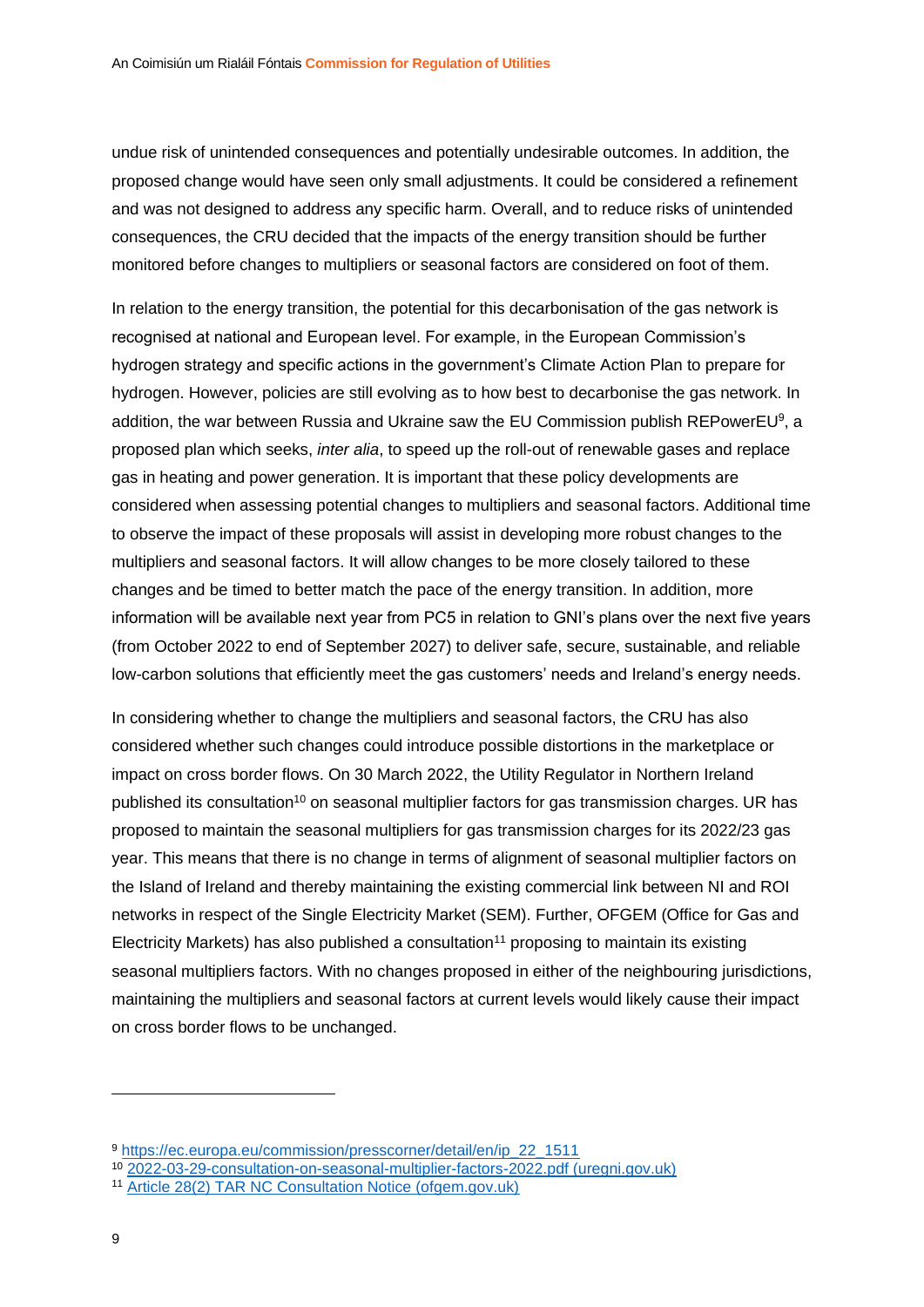### <span id="page-15-0"></span>2.2 Gas Year 2022/23 Proposal

**The CRU is proposing to make no changes to the multipliers and seasonal factors for gas year 2022/23,** as set out in [Table 2-2](#page-15-2) below. On balance the CRU consider it appropriate to not change the multipliers and seasonal factors for the tariff year 2022/23. This will allow for more time to observe and tailor changes to changing use of the network as the energy transition further progresses. In addition, the CRU has not identified any harm in maintaining the existing seasonal factors and multipliers.

| <b>Month</b> | <b>Quarterly %</b> | <b>Monthly %</b> | Daily % |
|--------------|--------------------|------------------|---------|
| October      |                    | 12.81%           | 0.64%   |
| November     | 38.43%             | 12.81%           | 0.64%   |
| December     |                    | 17.08%           | 1.14%   |
| January      |                    | 29.89%           | 1.99%   |
| February     | 80.69%             | 34.16%           | 2.28%   |
| March        |                    | 25.62%           | 1.71%   |
| April        |                    | 12.81%           | 0.64%   |
| May          | 13.27%             | 0.97%            | 0.05%   |
| June         |                    | 0.97%            | 0.05%   |
| July         |                    | 0.97%            | 0.05%   |
| August       | 2.61%              | 0.97%            | 0.05%   |
| September    |                    | 0.97%            | 0.05%   |
| Total        | 135.0%             | 150.0%           | 279.44% |

<span id="page-15-2"></span>Table 2-2: Proposed Multipliers and Seasonal Factors

The CRU will continue to monitor changes to the use of the gas network in the context of the energy transition as steps to decarbonise the gas network will continue and more changes are expected in response to new EU directives and the national Climate Action Plan. The CRU will keep the multipliers and seasonal factors under review as these changes occur and will also consider work undertaken by neighbouring NRAs in this area (e.g., Utility Regulator). The CRU will keep parties updated on this work through its annual Art 28. consultation. Going forward the level of detail provided in the consultation may vary depending on recent analysis and whether any need for change has been established.

### <span id="page-15-1"></span>2.3 Summary and request for comment

The CRU has examined the current environment and has come to the initial view that the multipliers and the seasonal factor profile should remain at their current levels.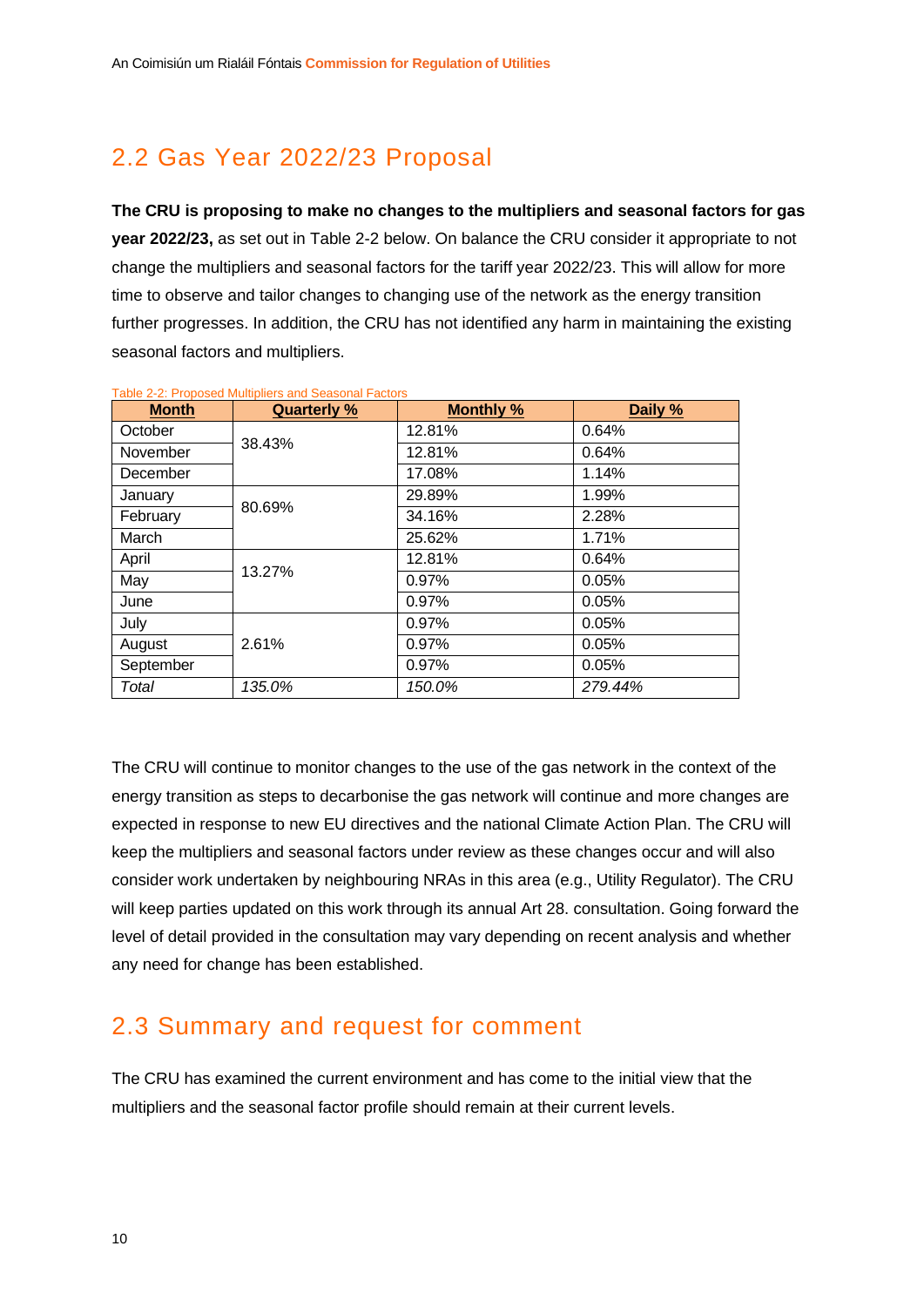The CRU is keen to hear the views of stakeholders and will consider these as part of any decision. If, as part of its decision, the CRU decides to change the seasonal factors, there will be ongoing monitoring in this area to identify impacts.

#### **CRU Questions**

1. Do you agree with the CRU's proposal to maintain the existing multiplier & seasonal factor profile for the 2022/23 tariff year? Please provide a rationale for your answer.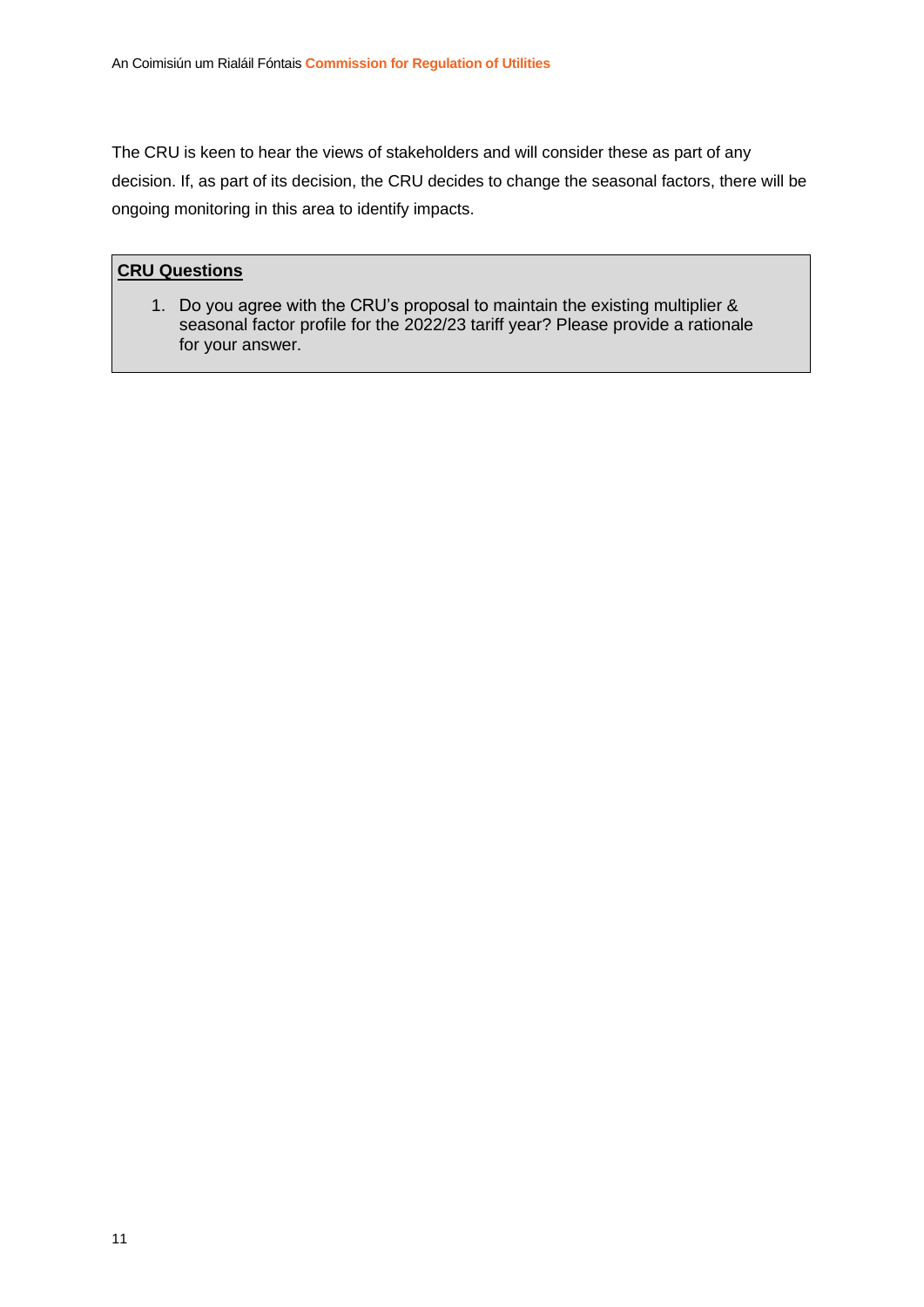# <span id="page-17-0"></span>**3 Level of discounts**

### <span id="page-17-1"></span>3.1 LNG

TAR NC<sup>12</sup> allows for the adjustment (i.e. discount) of tariffs at entry points from LNG facilities. Unlike storage<sup>13</sup>, TAR NC allows for, but does not require, the application of discounts to LNG for the purposes of increasing security of supply. There are currently no LNG facilities in Ireland. However, there are LNG projects that could potentially be developed in the future.

In CRU/19/060 the CRU stated that it was of the view that it is in the public interest to continue to consider the case for LNG discounts as new information becomes available. To this end the CRU decided that proposed LNG projects can apply for a potential discount. The CRU set out nonbinding criteria<sup>14</sup>, against which applications for discounts would be assessed and timelines for submissions (the CRU must be notified of an application 18 months before the start of the gas year in which discounts are sought, with a formal application 12 months before tariffs are set for that year).

The CRU continues to be of the view that this approach is appropriate. As the CRU has not yet set a discount, it cannot consult on the level of any LNG discount. The CRU will consult prior to setting an LNG discount in the future and will consult annually on the level of that discount as required by Art 28.

### <span id="page-17-2"></span>3.2 Interruptible discounts – Virtual Reverse Flow

#### **3.2.1 Introduction**

<span id="page-17-3"></span>Virtual Reverse Flow (VRF) is a 'reverse flow' service offered on a virtual interruptible basis, at the Interconnection Points, to enable Shippers to virtually flow gas from Ireland via Moffat and

<sup>12</sup> Art. 9 – Adjustments of tariffs at entry points from and exit points to storage facilities and at entry points from LNG facilitates and infrastructure ending isolation.

<sup>&</sup>lt;sup>13</sup> There are currently no storage facilities in operation in Ireland since the Kinsale gas fields began the blowdown of cushion gas. However, as stated in CRU/19/060, in the event that a storage facility began operation the CRU would apply at least a 50% discount in accordance with Art. 9. 1. <sup>14</sup> See Section 3.8.3. of CRU/19/060 for further information.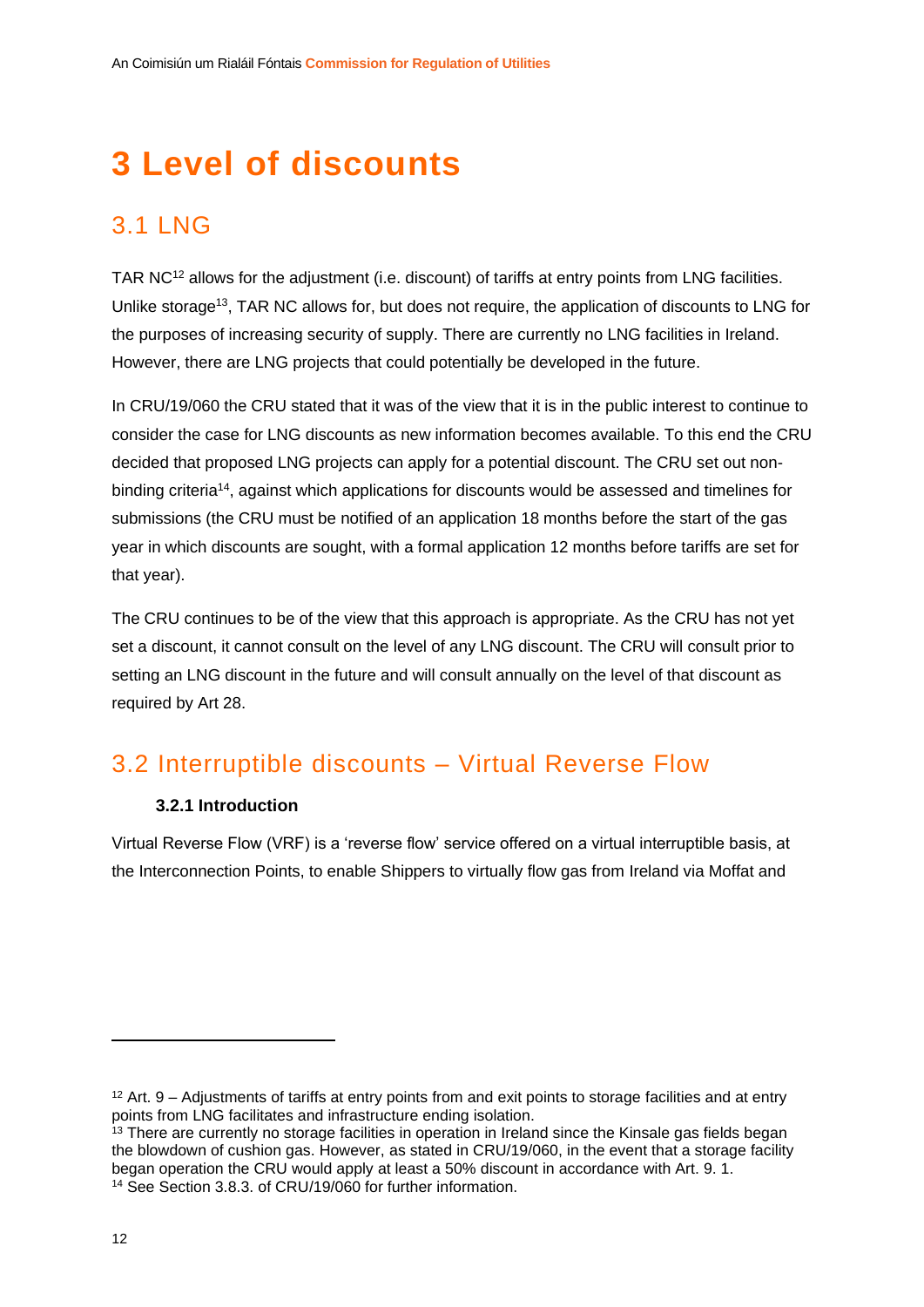<span id="page-18-0"></span>into Ireland via Gormanston.<sup>15</sup> VRF is a day-ahead interruptible<sup>16</sup> product and the only interruptible product.

In accordance with the CRU's TAR NC decision paper, for gas year 2019/20 a new tariff was introduced for VRF, which replaced the previous registration fee approach. The calculation of the VRF tariffs at Moffat and Gormanston are now based on the TAR NC principles and requirements for standard interruptible capacity products.

Art. 16 of TAR NC specifies the calculation of reserve prices for standard interruptible capacity products by applying an adjustment to the reserve prices for the corresponding standard firm capacity products.

The formula for calculating the adjustment which should be applied is set out in TAR NC and is as follows:

$$
Di_{ex-ante} = Pro \times A \times 100\%
$$

**Where:**

Diex-ante is the level of the ex-ante (forecast) adjustment;

Pro Factor is the probability of interruption;

A Factor is the adjustment factor which should reflect the estimated economic value of the interruptible capacity product. The TAR NC restricts the A Factor to being equal to, or greater than one (i.e. it can only increase the level of reduction).

Full details on how the CRU sets the VRF tariffs for Moffat and Gormanston and the reasoning for its approach, can be found in section 3.11 of the CRU's TAR NC decision paper (CRU/19/060), in summary:

- The VRF tariffs are based on the Moffat exit point and Gormanston entry point reference prices, as calculated by the Matrix RPM.
- A Pro Factor of 8% is applied to the Moffat and Gormanston VRF products.
- A risk premium of 10% is applied to both the Moffat and Gormanston VRF products.

<sup>&</sup>lt;sup>15</sup> For example, if there is a total nomination of 100 units of gas for delivery from GB to Ireland and a gas shipper in Ireland wishes to virtually transport 10 units of gas from Ireland to GB, these 10 units are netted off the 100 units, resulting in the delivery of 90 units into the Irish gas network. <sup>16</sup> 'Interruptible' capacity means gas transmission capacity that may be interrupted by the network

operator. As this capacity is not guaranteed to be available it is often discounted. VRF is interruptible as flows from GB to Ireland are required to enable VRF as highlighted by the example in footnote [15.](#page-18-0)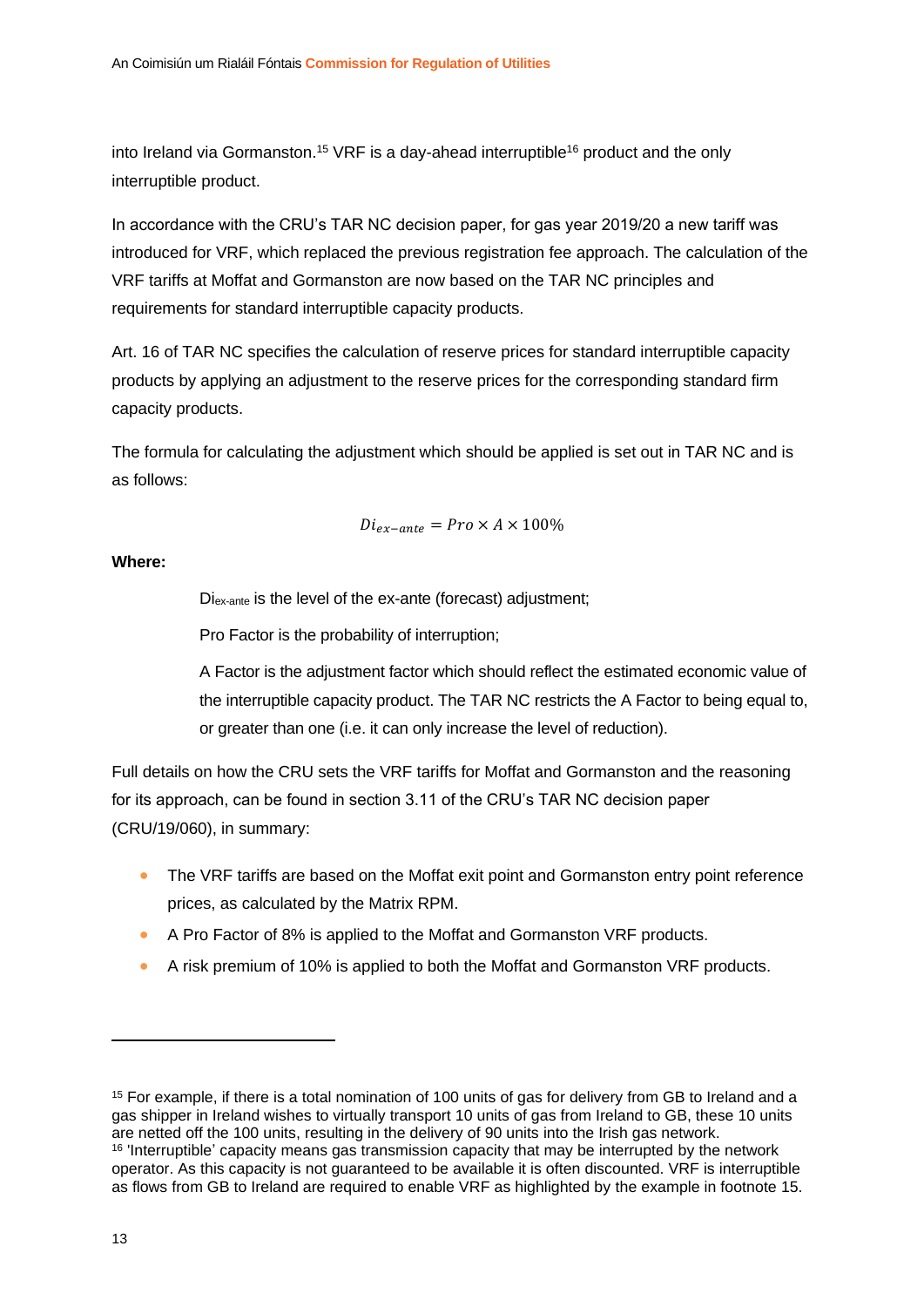• A market interaction factor of 30% applies to the Moffat VRF product only to bring the price below that of the equivalent forward flow tariff for reasons of cross-border trade.

These inputs result in an A-factor of 6 for Moffat VRF and an A-factor of 2.25 for the Gormanston VRF.

It should be noted that in moving from the previous registration fee to the above tariff saw a large increase in the cost of using VRF. The CRU was cognisant of this and took measures to ensure that the tariff reflected the nature of the VRF product while also ensuring that the VRF tariffs were lower than their forward flow equivalents to help avoid cross-border flow distortions. Setting the tariff in this way was a pragmatic approach based on the balance of information available and is aimed at ensuring utilisation of the VRF service. More about the challenges of setting an appropriate VRF tariff are now discussed.

#### **3.2.2 Purpose of VRF and challenge in setting the tariff**

<span id="page-19-0"></span>Generally, Irish wholesale gas prices are set by the GB price of gas plus the cost of transporting gas from GB to Ireland via the interconnectors, as GB gas is the marginal source of gas supply to Ireland. The national balancing point, commonly referred to as the NBP, is the notional location for trading GB natural gas. Therefore, the cost of gas at the NBP plus the cost of transportation to Ireland strongly influences the price at the Irish balancing point (IBP), i.e. the cost of wholesale gas in Ireland.

As there are currently no flows through the Gormanston IP, VRF is not bookable at this IP, and has not been used. However, it is bookable and has been used at the Moffat IP, i.e. to export gas from the IBP to the NBP. The data shows that it has typically been used by shippers who are active at the Bellanaboy entry point (i.e. those shipping gas from the Corrib gas field).

As the IBP price should in theory be above the NBP price, one expects that the majority of gas from the Corrib gas field will be sold to Irish customers, with VRF enabling any surplus to demand at the IBP to be sold at the NBP.<sup>17</sup>

These trades at the IBP and the use of VRF must be assessed in the round with market dynamics that can at times be complex. There are also numerous confidential contracts between gas undertakings (e.g. producers, shippers, and suppliers), which the CRU does not have sight of. The numerous push and pull factors at play at any one time, make it difficult to have full sight

<sup>&</sup>lt;sup>17</sup> Please note that not all gas is sold at the IBP and shippers can trade gas bilaterally to or from other balancing points; sourcing gas for example across the interconnector from GB. So, this surplus only reflects that Corrib was trying to sell more gas at the IBP then purchasers were willing to buy.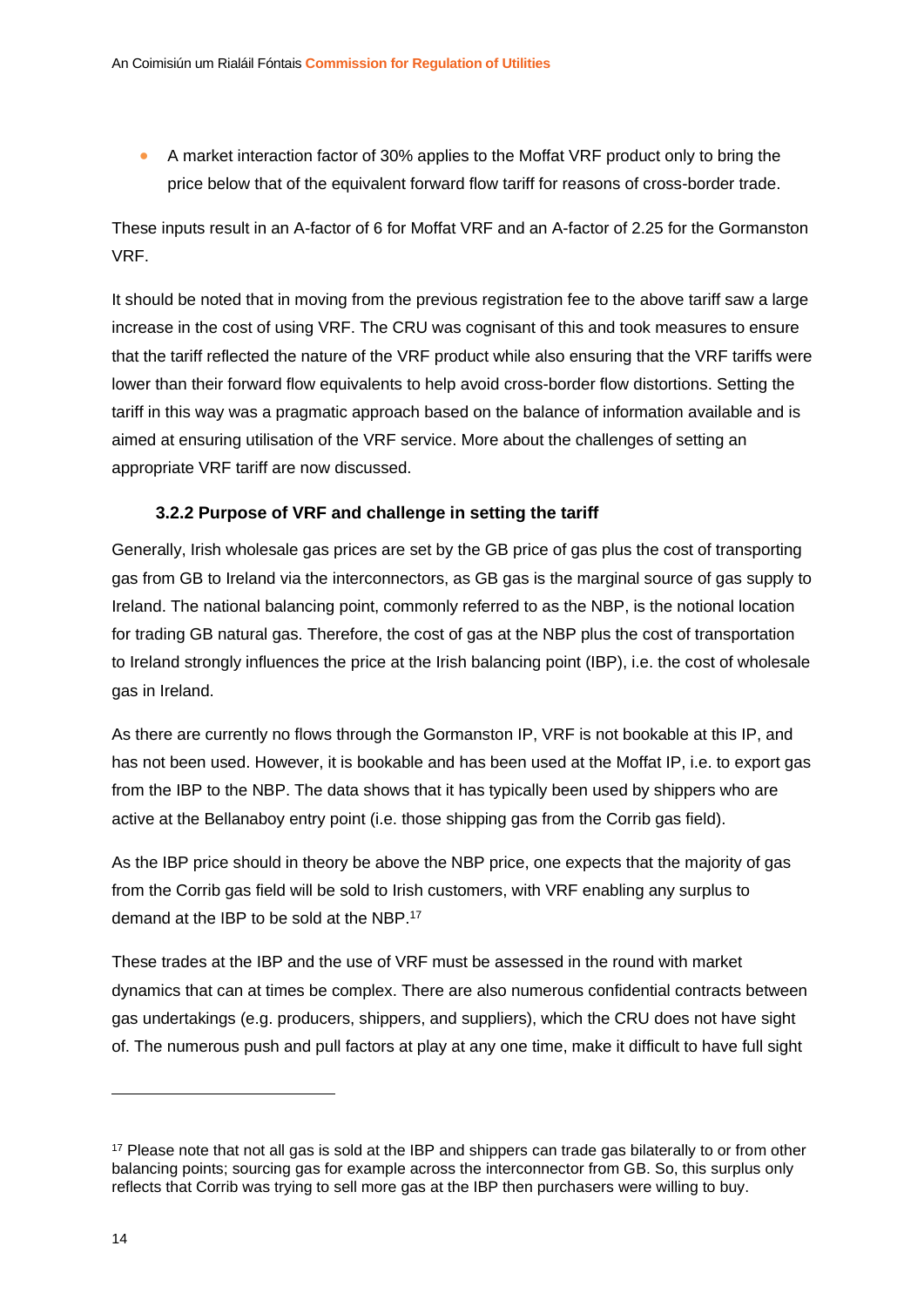of what is driving the price of gas and the use of VRF. This makes it challenging to set a "correct" economic value or A factor for the VRF product.

#### **3.2.3 Current Position**

<span id="page-20-0"></span>In setting the VRF tariffs, the CRU acknowledged these challenges and stated that it is difficult to predict all impacts of the new tariff. Given this, the CRU considered it important to assess, to the extent possible, the impacts of the new VRF tariff. In developing its 2021 consultation paper on Article 28 of the Tariff Network Code (CRU/21/14), the CRU analysed data covering the full gas year since the new VRF tariff was introduced. The goal of that analysis was to assess whether the VRF discount was appropriate (i.e., gain insight into its economic value). However, the data did not point to any definitive factor or trigger point, which would determine the use of VRF. This made it challenging to set a discount (referred to as the A factor), the purpose of which is to reflect the economic value of the VRF product.

The CRU requested the views of industry on its analysis, any additional evidence and welcomed proposals (supported by data and analysis) for an alternative VRF discount (within the Art. 28 consultation scope) that could be considered as part of next year's consultation. The respondents did not put forward any proposals for an alternative VRF discount (within the context of the Art. 28 consultation scope). Therefore, in its Tariff Network Code Article 28 Decision of 2021 (CRU/21/049), based on the evidence gathered at the time, the CRU could not put forward a reasoned alternative VRF discount for consultation and the responses raised did not put forward any proposals for an alternative VRF discount (within the context of the Art. 28 consultation scope). In arriving at this decision, the CRU noted *"For reasons that are unclear to the CRU, it appears that participants currently prefer the option of commercial swaps of gas. Importantly, the CRU notes that it has not identified any harm from the current VRF tariff."*

The CRU has examined further data in relation to the use of VRF, which shows there continues to be a very limited use of the VRF product since the new tariff came into effect in October 2019 (see **Error! Reference source not found.**).

| metric                    | April '19 - September<br>19 | October '19 -<br>September '20 | October '20 -<br><b>September '21</b> |
|---------------------------|-----------------------------|--------------------------------|---------------------------------------|
| No. of days in period     | 183                         | 363                            | 365                                   |
| VRF used (no. of<br>days) | 121                         | 10                             |                                       |
| VRF used (% of<br>days)   | 66.12%                      | 2.75%                          | 0.27%                                 |

Table 3-1 Use of VRF

#### <span id="page-20-1"></span>**3.2.4 Gas year 2022/23 proposal**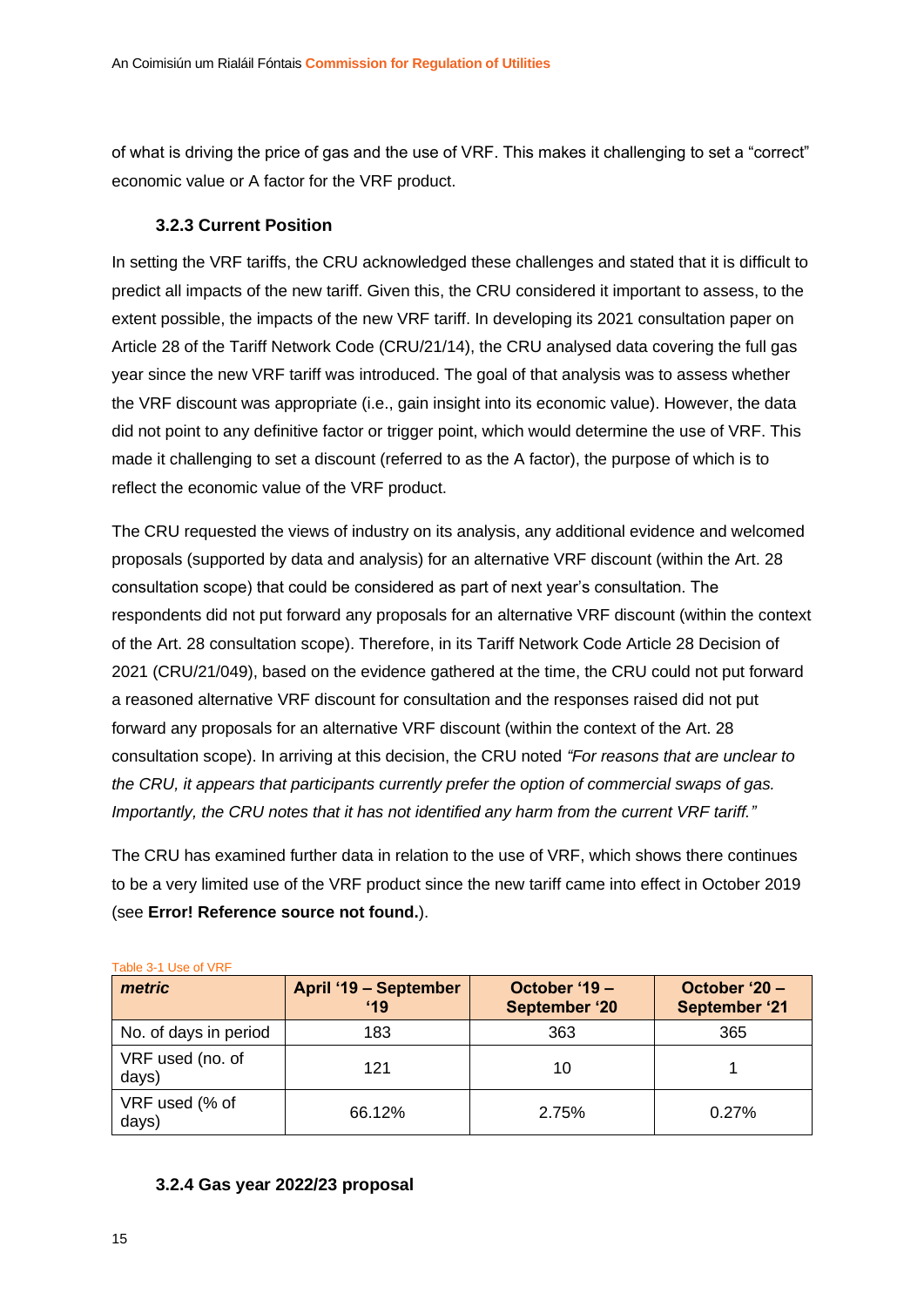From the evidence gathered to date, both in the form of the quantitative data provided here and from previous consultations and decisions, the CRU still cannot put forward a reasoned alternative VRF discount. The data does not point to any definitive factor or trigger point, which determines the use of VRF and the use of VRF remains low. This may be associated with commercial contracts that the CRU does not have sight of (such as confidential contracts between gas undertakings (e.g. producers, shippers, and suppliers).

Given the available evidence, the CRU proposes that the level of the discount (referred to as the A-factor) will continue to be as follows for gas year 2022/23.

| Interconnection point | A-factor |
|-----------------------|----------|
| Moffat                |          |
| Gormanston            | 2.25     |

#### **3.2.5 Summary and request for comment**

<span id="page-21-0"></span>The CRU has examined VRF use in 2021/22 and has come to the initial view that the VRF Afactor should not be changed for the gas tariff year 2022/23.

The CRU is keen to hear the views of stakeholders and will consider these as part of any decision. If, as part of its decision, the CRU decides to change the VRF A-factor, there will be ongoing monitoring in this area to identify impacts.

#### **CRU Questions**

2. Do you have any views on the CRU's VRF A-factor proposals? Please provide a rationale for your answer.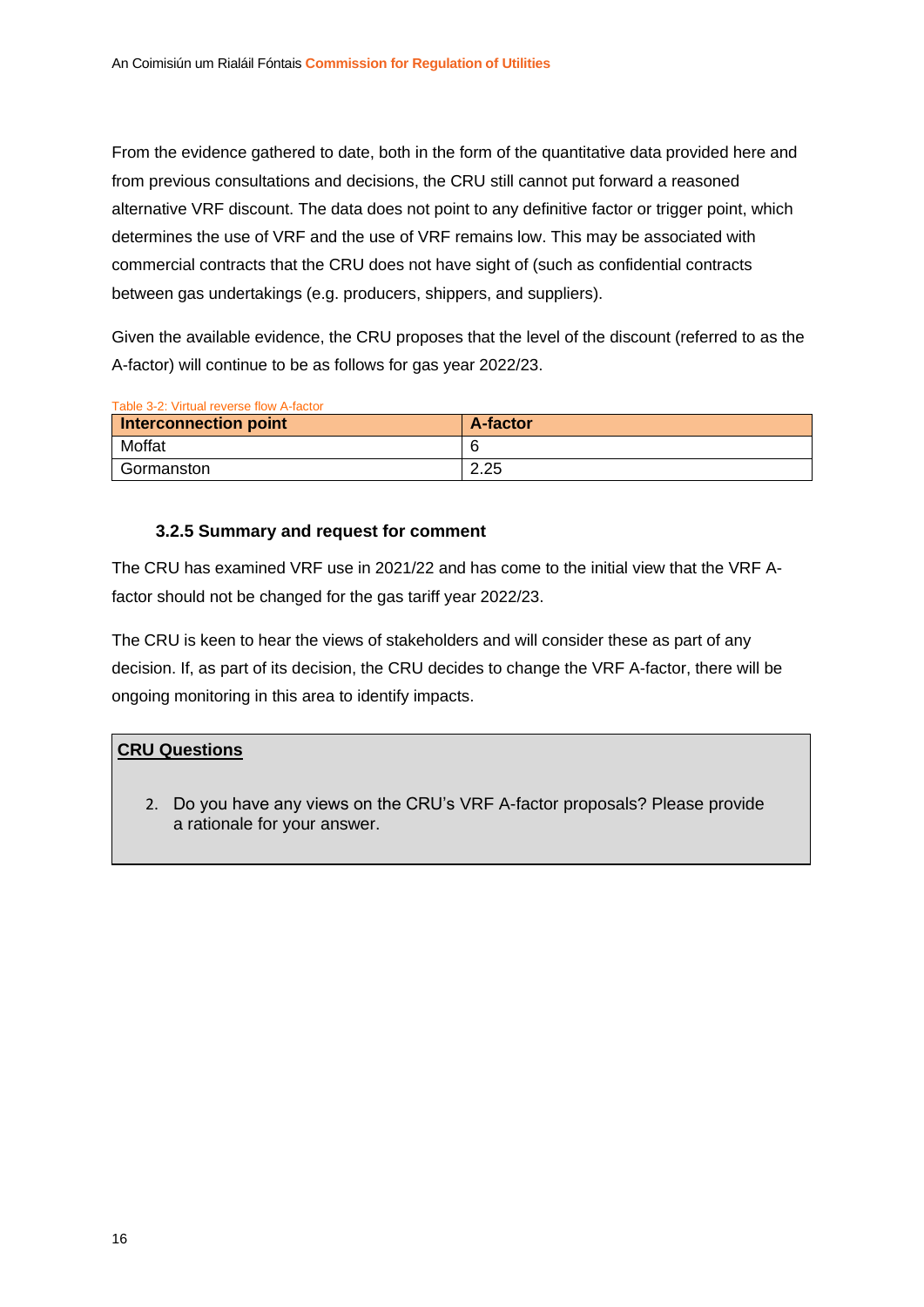# <span id="page-22-0"></span>**4 Case for change**

In line with the proposals set out in this paper, the CRU is proposing to continue to monitor the market. This will allow further data to be gathered and analysed to assess whether changes to the seasonal factors, multiplier or VRF discount are required. The CRU will assess any proposed changes against the criteria set out in the European Gas Network Code while considering the context of the Irish gas market. This will build upon the detailed analysis presented last year (see [CRU/21/049\)](https://www.cru.ie/wp-content/uploads/2021/04/CRU21049-Gas-Transmission-Tariff-Methodology-Tariff-Network-Code-Article-28-Decision-Gas-year-2021.22.pdf), which used the assessment criteria as set out in section 2.3 and Appendix A of [CRU/21/14.](https://www.cru.ie/wp-content/uploads/2021/02/CRU2114-Gas-Transmission-Tariff-Methodology-Article-28-Consultation-Gas-Year-21-22.pdf)

To assist in future analysis, the CRU will discuss what market developments may warrant changes to the above factors at the Code Modification Forum. The analysis to support any change will also be discussed at that forum – based on the criteria and analysis set out in CRU/21/14. Those discussions will also consider any suggestions submitted in response to this paper – see questions 3 and 4 below.

#### **CRU Questions**

- 3. Do you have any views on the market developments that may warrant changes to the seasonal factors, multipliers or VRF A-factor? Please provide a rationale for your answer.
- 4. Do you have any views on the analysis and criteria to be used to assess any proposed change to the seasonal factors, multipliers or VRF A-factor? Please provide a rationale for your answer.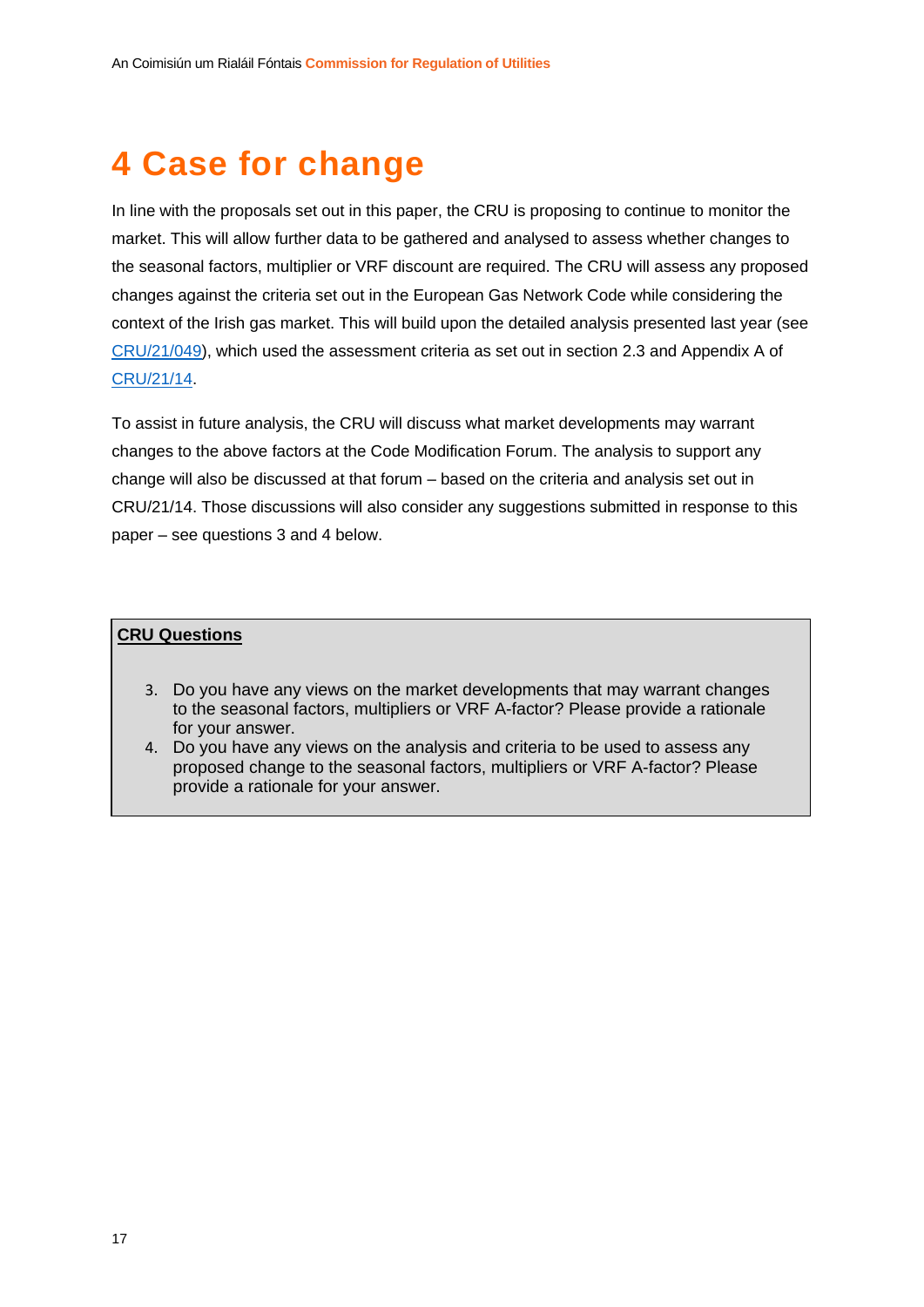# <span id="page-23-0"></span>**5 Conclusion & next steps**

The CRU has with this paper carried out its annual tariff network code Art. 28 review, in advance of gas year 2022/23.

Within Section 2 of this paper the CRU has proposed to maintain the current multipliers and seasonal factors.

Within Section 3 of this paper the CRU has proposed to maintain the current A-factors for virtual reverse flow at Moffat and Gormanston

Within Section 4 the CRU requests feedback as to the assessment of any future changes to the seasonal factors, multiplier or VRF discount

To aid respondents, [Table 5-1](#page-23-3) provides a list of all questions posed throughout the paper.

### <span id="page-23-1"></span>5.1 Request for comment

| <b>Topic</b>                           | Query                                                                                                                                                                                                     | <b>Section</b> |
|----------------------------------------|-----------------------------------------------------------------------------------------------------------------------------------------------------------------------------------------------------------|----------------|
| Multiplier & seasonal<br>factor review | 1.Do you agree with the CRU's proposal to maintain the existing<br>multiplier & seasonal factor profile? Please provide a rationale for<br>your answer.                                                   | 2.3            |
| Virtual reverse flow                   | 2. Do you have any views on the CRU's VRF A-factor proposals?<br>Please provide a rationale for your answer.                                                                                              | 3.2.5          |
| Cause for Change                       | 3. Do you have any views on the market developments that<br>may warrant changes to the seasonal factors, multipliers or<br>VRF A-factor? Please provide a rationale for your answer.                      | 4              |
| Cause for Change                       | 4. Do you have any views on the analysis and criteria to be<br>used to assess any proposed change to the seasonal factors,<br>multipliers or VRF A-factor? Please provide a rationale for<br>your answer. | 4              |

#### <span id="page-23-3"></span>Table 5-1: Request for comment

#### <span id="page-23-2"></span>5.2 Next steps

The CRU will consider responses from stakeholders on the above questions. These responses will be assessed and incorporated into the CRU's decision in May 2022.

The following are the milestones that follow the publication of this call for evidence paper:

- Three-week response period i.e. deadline for responses is close of business 16 May 2022.
- The CRU will review responses and a decision will be published in May 2022.